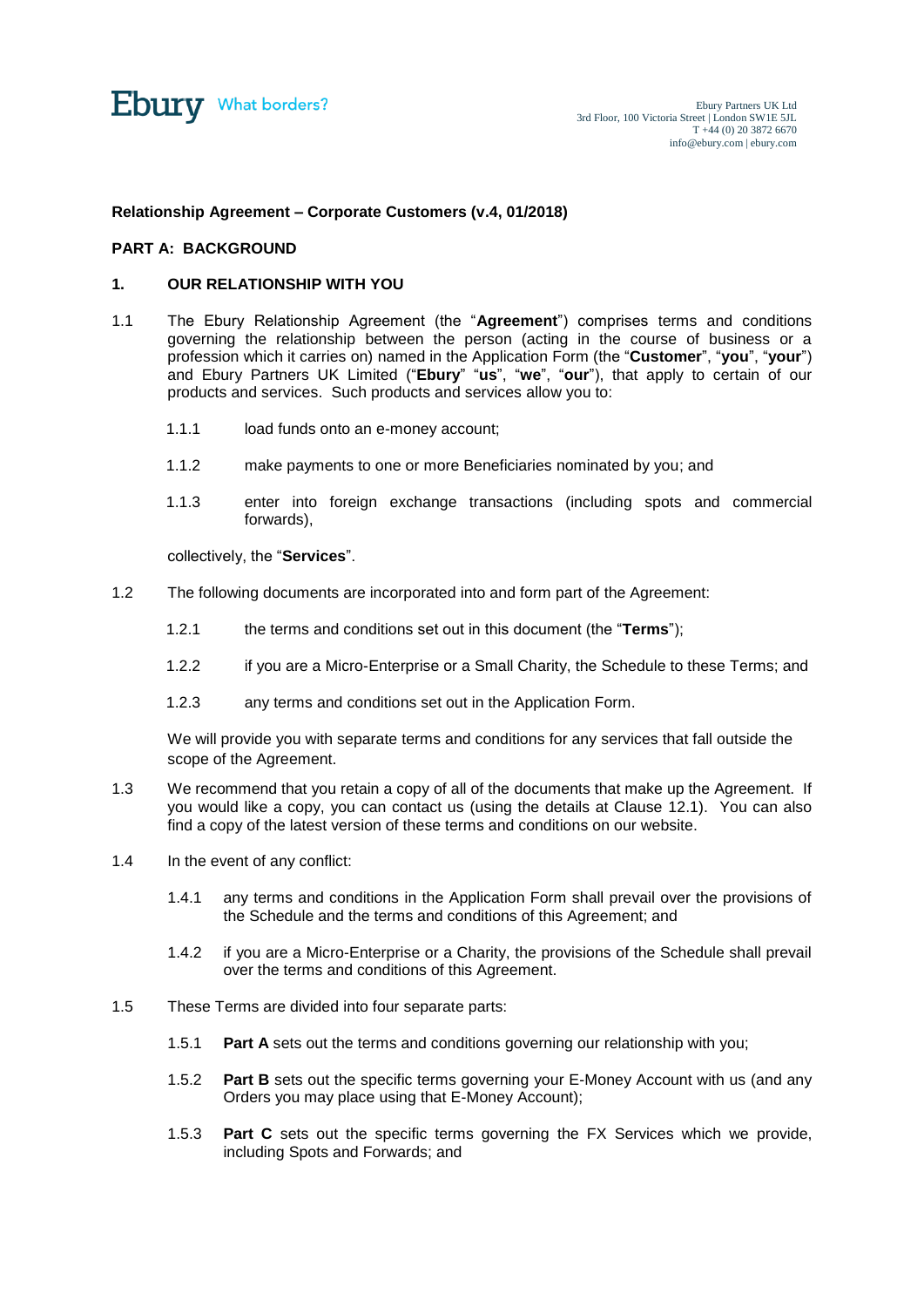

1.5.4 **Part D** sets out some general information and other importance terms governing the Agreement.

# **2. DEFINITIONS AND INTERPRETATION**

- 2.1 Where the words set out below are used with capital letters in these Terms, they mean as follows:
	- 2.1.1 "**Affiliate**" means, in relation to a Party, every company that is (a) at the relevant time Controlled by, Controls or is under common Control with such Party; and (b) listed in the Application Form.
	- 2.1.2 "**Applicable Laws**" means any applicable law, statute, regulation or legally binding requirement or order as interpreted taking appropriate account of regulatory policy, guidance or industry code, relating to either of the parties or subject matter in question, including (as amended from time to time) (i) the EMRs; (ii) the PSRs; (iii) the UK Money Laundering Regulations 2017; (iv) the Proceeds of Crime Act 2002; the UK Terrorism Act 2000 (as amended); and (v) UK and international financial sanctions regimes.
	- 2.1.3 "**Application Form**" means Part 1 of the Application Form, any supplemental terms and any other information submitted by you therein.
	- 2.1.4 "**Authorised Party**" means any natural person listed by a director, partner or other principal as an "Authorised Party" in Part 1 of the Application Form.
	- 2.1.5 "**Beneficiary**" means you or any third party payee which you include in your Order.
	- 2.1.6 "**Beneficiary Account**" means the bank account to which you are sending funds.
	- 2.1.7 "**Business Day**" means a day on which banks are open for general banking business in the City of London.
	- 2.1.8 "**Charity**" means as defined in Regulation 2(1) PSRs a body whose annual income is less than £1 million and is—
		- (a) in England and Wales, a charity as defined by section 1(1) of the Charities Act 2011;
		- (b) in Scotland, a charity as defined by section 106 of the Charities and Trustee Investment (Scotland) Act 2005; and
		- (c) in Northern Ireland, a charity as defined by section 1(1) of the Charities Act (Northern Ireland) 2008.
	- 2.1.9 "**Close Out**" means reversing a Trade in the circumstances set out in Clause [22](#page-16-0) or otherwise pursuant to this Agreement.
	- 2.1.10 "**Control**" means the possession, direct or indirect, of the power to vote fifty (50%) or more of the securities that have ordinary voting power for the election of directors of any entity or the power to direct the management and policies of a Party, directly or indirectly, whether through the ownership of securities, by contract or otherwise.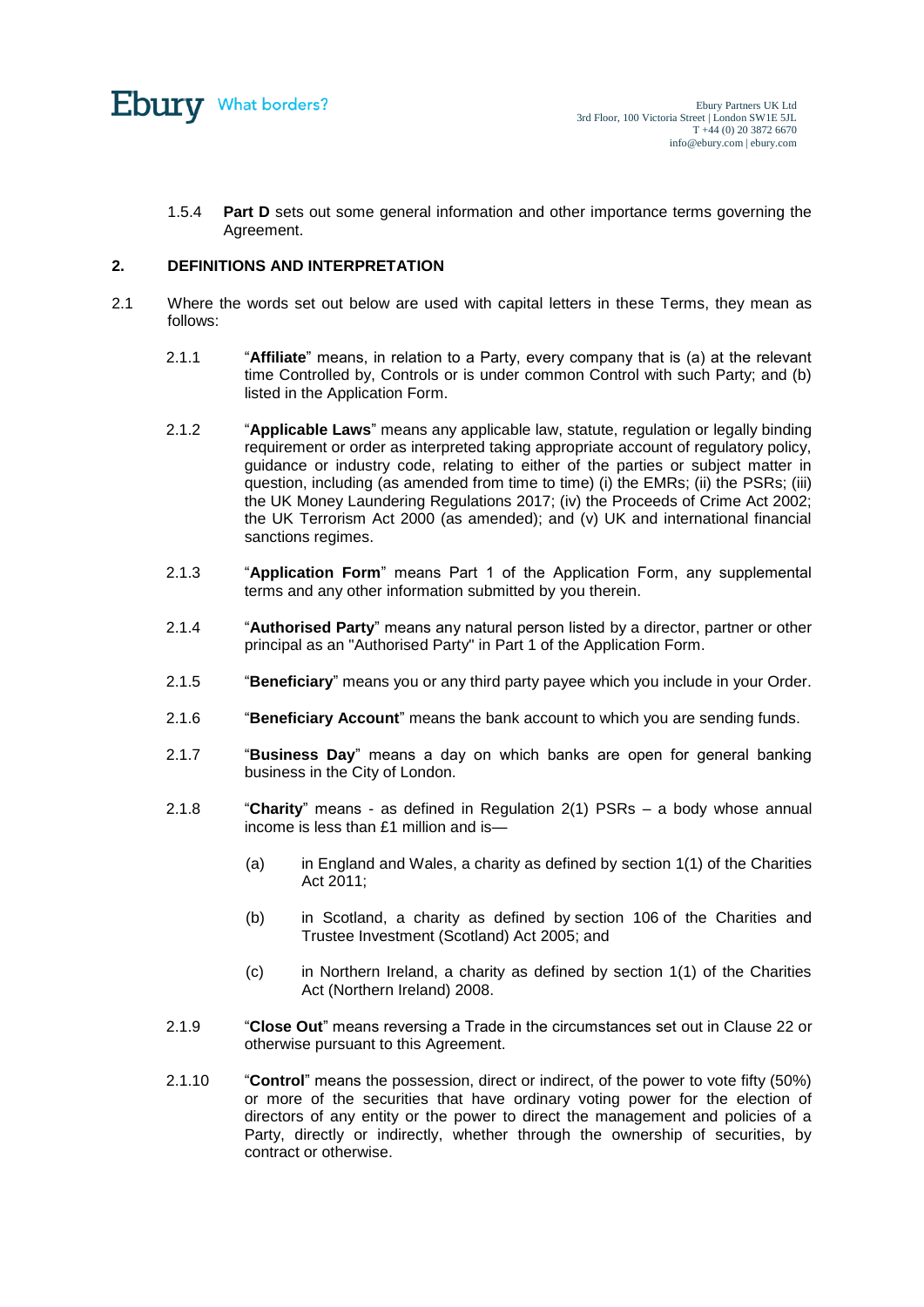

- 2.1.11 "**Delivery Date**" means the Business Day on which we will send funds to the Beneficiary Account.
- 2.1.12 "**E-Money Account**" means the electronic money account which we shall provide to you and which is to be operated and used in accordance with these Terms.
- 2.1.13 "**Ebury Representative**" means any of our representatives who you may contact with respect to the Services.
- 2.1.14 "**Effective Date**" means as set out at Clause [4.1.](#page-5-0)
- 2.1.15 "**EMRs**" means the Electronic Money Regulations 2011.
- 2.1.16 "**Force Majeure Event**" means an event which is beyond the reasonable control of a party which may include an act or omission of government, any regulatory body or other competent authority, terrorist activities, or any interruption, failure or defect, or non-operation of our internet and telephone connections or other communication services.
- 2.1.17 "**Forward Contract**" means a foreign exchange contract under which we agree that on a specific date or specified range of dates in the future, to exchange money at an agreed exchange rate and at an agreed time, which shall be to facilitate payment for identifiable goods, services or direct investment.
- 2.1.18 "**Insolvent**" means if you are a company, partnership, limited partnership or limited liability partnership, you (or any other person) takes (or threatens to take) any step in connection with:
	- (a) any suspension or re-scheduling of payments by you, a moratorium of any of your indebtedness or your dissolution or reorganisation (by way of voluntary arrangement, scheme of arrangement or otherwise);
	- (b) the making of any composition, compromise, assignment or arrangement with any of your creditors;
	- (c) the appointment of an administrator in respect of you (including, for the avoidance of doubt, the filing of a notice of intention to appoint an administrator, or an application being made to court for the appointment of an administrator in respect of you);
	- (d) the appointment of a liquidator in respect of you (including the presentation of a winding up petition, the convening of a meeting of members or creditors for this purpose, or any resolution being passed to appoint a liquidator in respect of you);
	- (e) the appointment of a receiver or any similar officer in respect of you or any of your assets;
	- (f) any analogous procedure in any jurisdiction;
	- (g) you are unable or admit inability to pay your debts as they fall due (or you are deemed to or declared to be unable to pay your debts under applicable law) or the value of your assets is less than your liabilities (taking into account contingent and prospective liabilities); or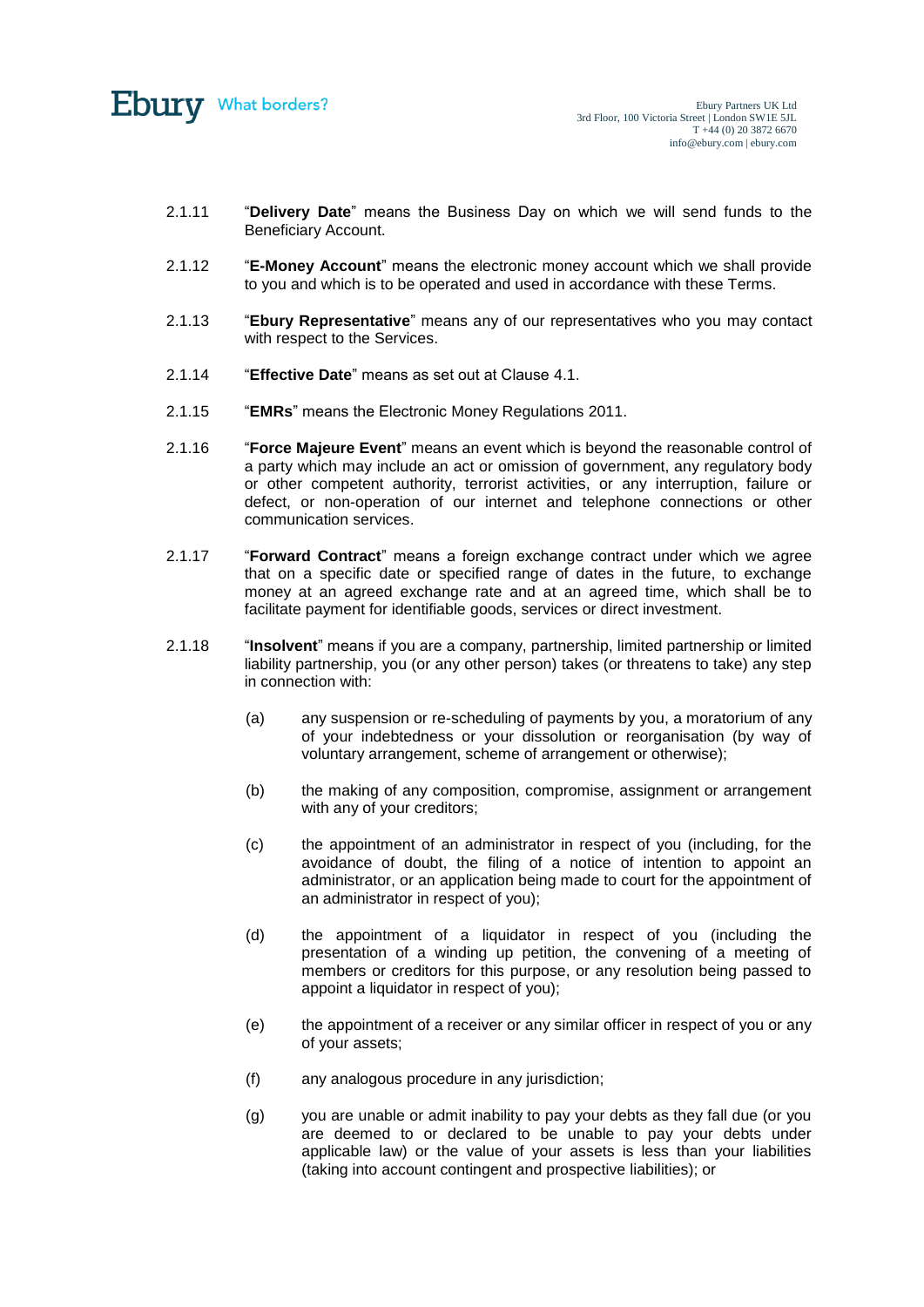

- (h) you cease or threaten to cease to carry on business.
- 2.1.19 "**Limit Order**" means an order to exchange money at a specified exchange rate and within a specified time period.
- 2.1.20 "**Margin**" means funds (in any currency which we may specify) that we may require you to provide to us as security for us entering into a Forward Contract with you.
- 2.1.21 "**Margin Call**" means a request by us for such sum as we consider will be necessary to maintain the amount of Margin relative to the value of the Purchase Currency.
- 2.1.22 "**Micro-Enterprise**" means per the definition in Regulation 2(1) PSRs an enterprise which employs fewer than 10 persons and its annual turnover and/or annual balance sheet total does not exceed 2 million euro.
- 2.1.23 "**Nominated Account"** means the Ebury bank account which we specify in the Payment Confirmation.
- 2.1.24 "**Online System**" means the electronic platform and interface (hosted by us) through which you can access most (but not all) of the Services.
- 2.1.25 "**Order**" means such information as you may supply to us in respect of (a) a Transfer; or (b) a Trade.
- 2.1.26 "**Payment**" means cleared funds received by us from you in respect of a Trade in accordance with Clause [19.](#page-15-0)
- 2.1.27 "**Payment Amount**" means the full amount which you are required to pay us to fulfil your Trade as specified in your Payment Instruction Confirmation.
- 2.1.28 "**Payment Instruction Confirmation**" means the email we shall send you for the purpose of confirming the Payment Amount and the Beneficiary Account.
- 2.1.29 "**Purchase Currency**" means the currency which you shall buy from us.
- 2.1.30 "**PSRs**" means the Payment Services Regulations 2017.
- 2.1.31 "**Sell Currency**" means the currency which we shall sell to you.
- 2.1.32 "**Services**" means those currency exchange and related services as set out at Clause [1.1.](#page-0-0)
- 2.1.33 "**Spot Contract**" means a foreign exchange contract under which we agree to exchange money at an agreed rate within 48 hours of the contract being entered into.
- 2.1.34 "**Trade**" means a Spot Contract, Forward Contract entered into in accordance with Clause 4.
- 2.1.35 "**Transfer**" means a transfer of funds to a Beneficiary nominated by you.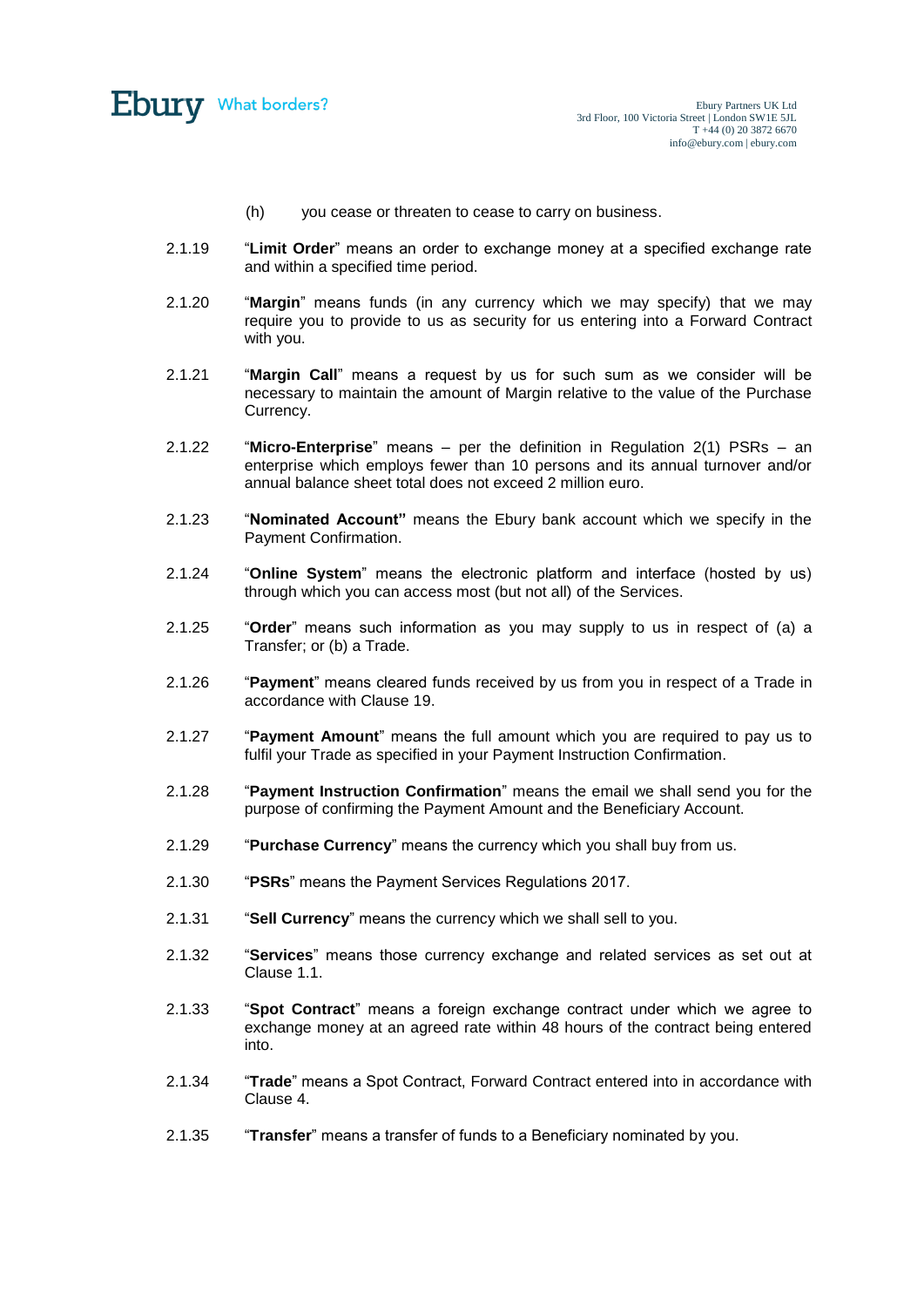

- 2.1.36 "**Transaction Receipt**" means a confirmation sent by us (by email) setting out details of a Trade.
- 2.2 We have split the Terms into sections and inserted a number of headings in order to make them easier to read. The headings are not intended to affect the way that the Terms are interpreted.
- 2.3 In these Terms:
	- 2.3.1 when we refer to a person, this could mean any individual, body corporate, association, partnership, firm, trust, organisation, joint venture, government, local or municipal authority, governmental or supra-governmental agency or department, state or agency of state or any other entity;
	- 2.3.2 when we refer to a statute or statutory provision, this includes any subordinate legislation made under it and any modifications, amendments, extensions, consolidations, re-enactments and/or replacements of that statute, statutory provision and/or subordinate legislation which are in force from time to time;
	- 2.3.3 any references that we make to the singular include the plural and vice versa;
	- 2.3.4 any references that we make to any gender include every gender;
	- 2.3.5 any references to a time of day are to UK time;
	- 2.3.6 any words following the words include, includes, including, in particular or any similar words or expressions are for illustration or emphasis only and are not intended to limit the meaning of the words preceding them; and
	- 2.3.7 any references to a "party" or to the "parties" means you and/or us as the context requires.

## **3. HOW TO ACCESS OUR SERVICES**

- 3.1 To use our Services, you must register to create an E-Money Account by either:
	- 3.1.1 using our Online System, clicking on "Open Account" and following the instructions; or
	- 3.1.2 completing a paper Application Form (which we shall provide to you) and signing and returning your Agreement to us.
- 3.2 When using the Online System:
	- 3.2.1 you must take all reasonable steps to keep your E-Money Account log-in details safe at all times and never disclose them to anyone (Note. It is advisable to change your password regularly (at least every three (3) to six (6) months) in order to reduce the risk of a security breach in relation to your E-Money Account);
	- 3.2.2 if you have any indication or suspicion of your log-in details, password or other security features relating to your E-Money Account being lost, stolen, misappropriated, used without authorisation or otherwise compromised, you must contact us without undue delay on becoming aware of the loss, theft, misappropriation or unauthorised use and change the password; and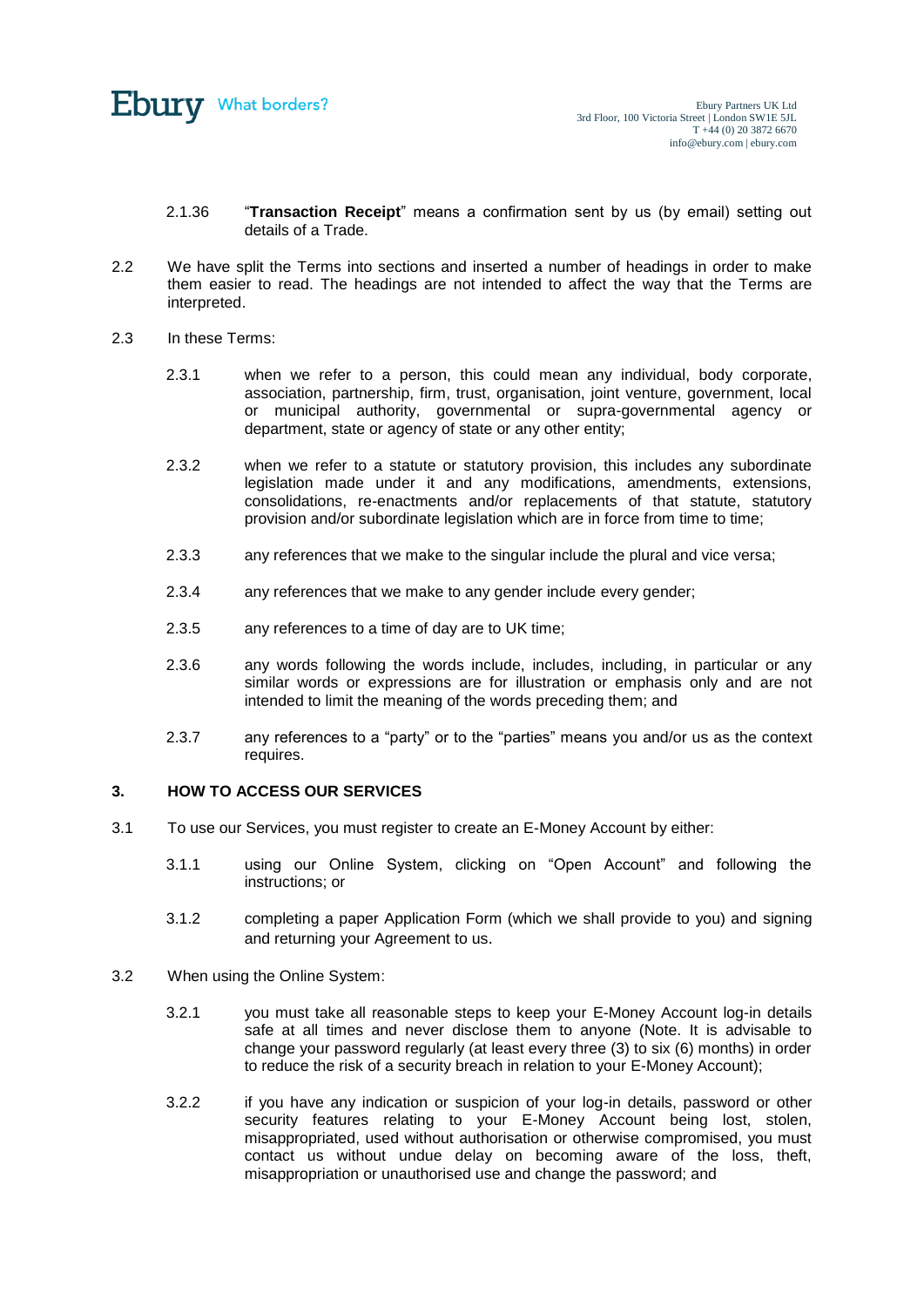

- 3.2.3 if you think someone else knows your password, you must change it as soon as you can.
- 3.3 We may request additional documentation from you to comply with our obligations to our regulators or otherwise under Applicable Laws.

# **4. YOUR RELATIONSHIP WITH US**

- <span id="page-5-0"></span>4.1 This Agreement shall take effect immediately upon:
	- 4.1.1 when you register via our website and click to accept the Terms; or
	- 4.1.2 if we communicate by phone or by email, receipt of a signed scanned copy of this Agreement (if we communicate by phone or by email),

#### each the "**Effective Date**".

- 4.2 This Agreement shall commence on the Effective Date and continue in full force and effect indefinitely unless and until terminated by you or us under Clause [10.](#page-9-0)
- 4.3 You must tell us as soon as possible if any of the information you have given us changes, including:
	- 4.3.1 a change of name, registered address, directors, Authorised Parties, shareholders or beneficial owners;
	- 4.3.2 a change of your status as a Charity or a Micro-Enterprise;
	- 4.3.3 a material change to your business activities or operations; or
	- 4.3.4 a material change to your financial position.

## **5. YOUR WARRANTIES**

- 5.1 You represent and warrant to us that as at the time of entering into this Agreement (and on an ongoing basis):
	- 5.1.1 you will at all times comply with all Applicable Laws and you will not use the Services for the purposes of money laundering, tax evasion or terrorist financing;
	- 5.1.2 you (and your Authorised Parties) have and will maintain all required rights, powers, authority, permits, licences, consents, permissions and authorisations to enter into this Agreement and to perform your obligations hereunder;
	- 5.1.3 you will not use our Services for any speculative trading; and
	- 5.1.4 all of the information provided to us (including in the Application Form) from time to time, is true, accurate and complete.
- 5.2 When entering into this Agreement on behalf of any Affiliate, you represent and warrant to us that you have the right, power and authority, as required under Applicable Laws, to enter into, and to perform, all the obligations under this Agreement for and on behalf of each Affiliate.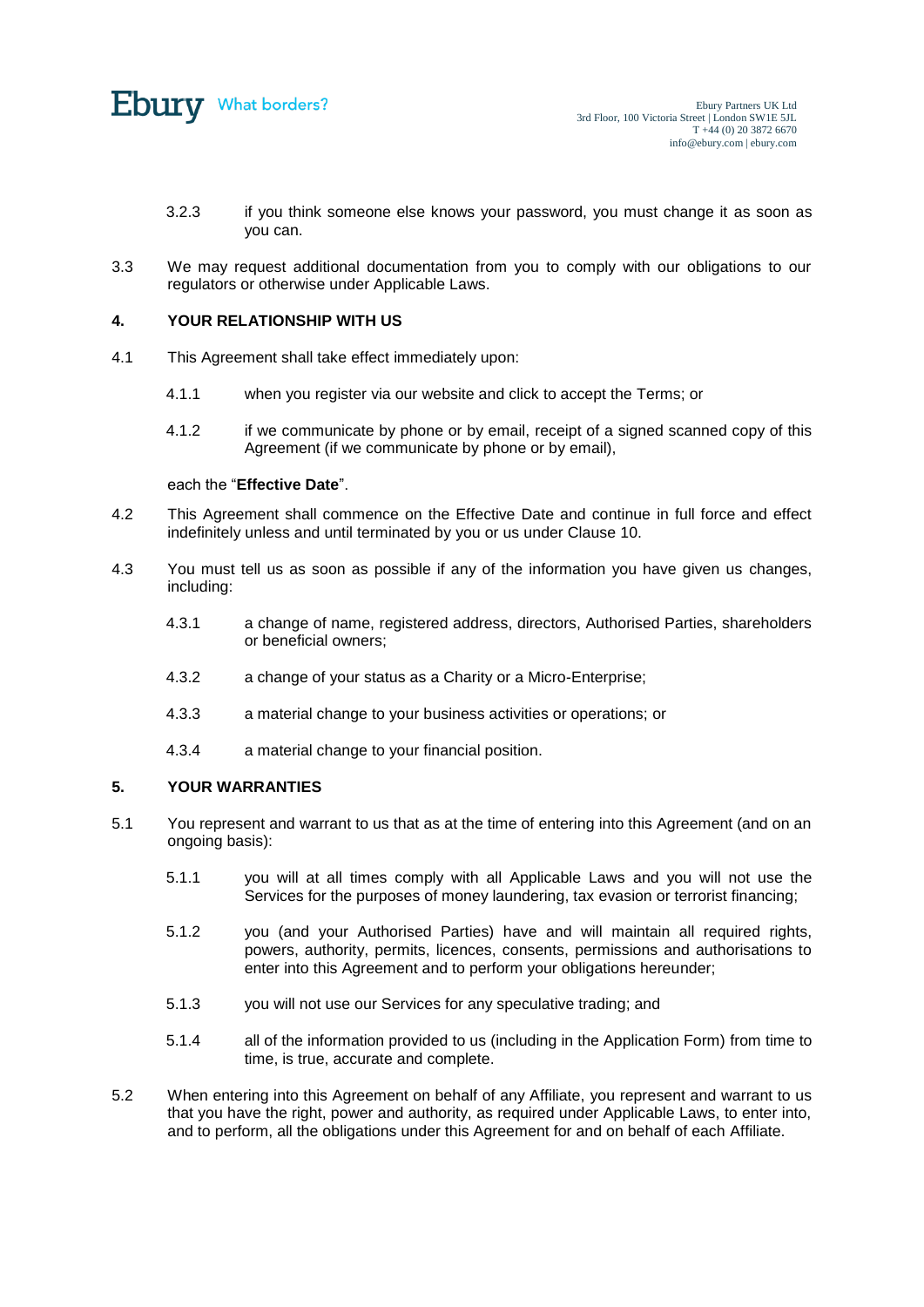

# **6. LIABILITY**

- 6.1 Without prejudice to our obligations under this Agreement, we do not warrant that the Services will meet any particular requirements or that their operation will be entirely error-free or that all defects are capable of correction or improvement. In the absence of fraud, no oral or written information or advice given by us shall create a warranty or give rise to any other liability other than as expressly set out in this Agreement.
- 6.2 Neither party nor its affiliates, agents or subcontractors shall be liable to the other party or any third party for the following loss or damage, whether arising in tort (including negligence), contract, breach of statutory duty or otherwise, and even if foreseeable by the other party: any indirect, special, consequential or incidental loss of profits, business, contracts, goodwill, reputation, opportunity, revenue production, or anticipated savings howsoever caused, arising out of, or in connection with, any supply, failure to supply or delay in supplying any of the Services or otherwise in connection with this Agreement (including fundamental breach or breach of a fundamental term) or any other theory of law.
- 6.3 We shall not be liable to you for any losses you incur:
	- 6.3.1 if we are prevented by Applicable Law from fulfilling any of our obligations under this Agreement;
	- 6.3.2 arising out of or in connection with a Force Majeure Event; or
	- 6.3.3 arising out of or in connection with any Transfer or Trade where we have acted on your direct instructions.
- <span id="page-6-0"></span>6.4 Our entire liability to you:
	- 6.4.1 arising from any failure by us to process a Transfer or Trade in accordance with this Agreement, is limited to the cost of reprocessing such Transfer or Trade less the applicable fees payable to us; and
	- 6.4.2 whether for negligence, breach of contract, misrepresentation or otherwise arising out of or in connection with this Agreement, in aggregate for any consecutive 12 (twelve) month period shall be £10,000.
- 6.5 Except as expressly set out in this Agreement, all conditions, warranties and representations, expressed or implied by (i) statute; (ii) common law; or (iii) otherwise, in relation to the Services, including without limitation, any warranty of fitness for a particular purpose, merchantability and non-infringement, are hereby expressly disclaimed except to the extent that they cannot be disclaimed under Applicable Laws.
- 6.6 Nothing in this Agreement shall operate to exclude or restrict either party's liability for:
	- 6.6.1 death or personal injury resulting from negligence;
	- 6.6.2 fraud, fraudulent misrepresentation or deceit; or
	- 6.6.3 such other matters for which (and to the extent to which) liability cannot be restricted or excluded under Applicable Laws.
- 6.7 If you are a partnership, each partner shall be jointly and severally liable under this Agreement.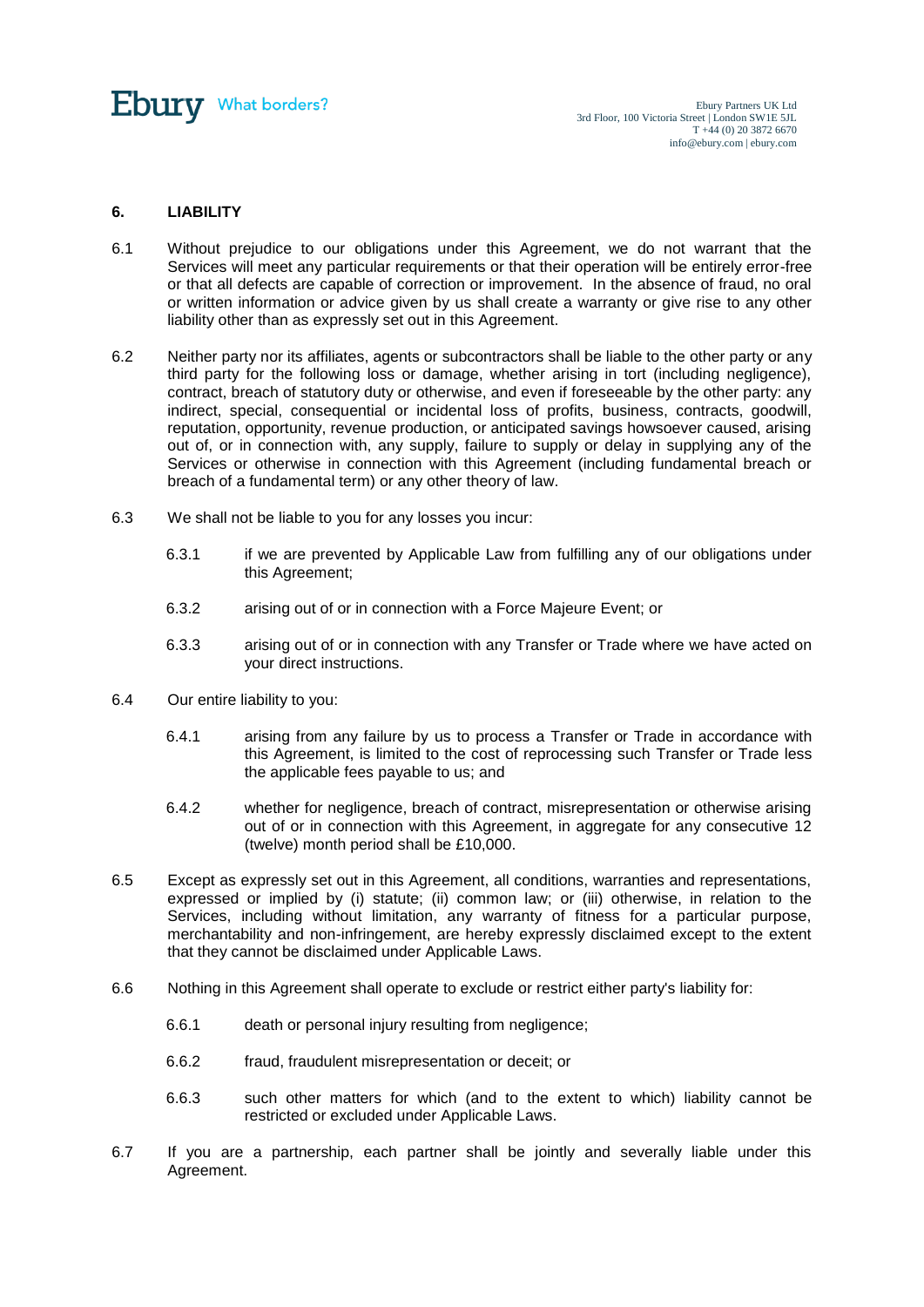

# <span id="page-7-1"></span>**7. INDEMNITIES**

- <span id="page-7-0"></span>7.1 You shall indemnify and keep us and our Affiliates (and the directors, officers, employees, agents and subcontractors of any and/or all of them) (together the "**Indemnified Parties**") fully indemnified, on demand and at all times, from and against any and all Losses for which it is permitted under Applicable Laws for the Indemnified Parties to be indemnified and which are attributable to any act, omission, default, delay, negligence or breach of statutory duty by you or on your part, and which the Indemnified Parties suffer or incur arising out of or in connection with:
	- 7.1.1 any material breach by you of this Agreement;
	- 7.1.2 any breach of, or non-compliance by you with Applicable Laws; or
	- 7.1.3 any claim made against any of the Indemnified Parties by a third party (including but not limited to a Beneficiary) arising out of or in connection with us acting on your direct instructions.
- 7.2 The provisions of Clause [7.1](#page-7-0) shall be for the benefit of the Indemnified Parties and, without prejudice to Clause [23.2,](#page-17-0) shall also be enforceable by us on behalf of ourselves and on behalf of the Indemnified Parties. You waive any right you may have of first requiring us (or any other Indemnified Party) to proceed against or enforce any other rights or security or claim payment from any person before claiming from you under this Clause [7.](#page-7-1) This waiver applies irrespective of any Applicable Laws or any provision of this Agreement to the contrary. Further, you expressly confirm that you intend that this indemnity shall extend from time to time to any (however fundamental) variation, increase, extension or addition to this Agreement.
- 7.3 For the avoidance of doubt, if a claim is brought against the Indemnified Parties by a Beneficiary or any other third party, we shall be entitled to settle or otherwise deal with it at our sole discretion. Further, if any discharge, release or arrangement (whether in respect of your obligations or any security for those obligations or otherwise) is made by us in whole or in part on the basis of any payment, security or other disposition which is avoided or must be restored in insolvency, liquidation, administration or otherwise, without limitation, then your liability under this Clause [7](#page-7-1) will continue or be reinstated as if the discharge, release or arrangement had not occurred.
- 7.4 Unless expressly stated otherwise, no indemnity obligation under this Agreement shall be subject to the limitations of liability contained in Clause [6.4.](#page-6-0) Further, this indemnity is in addition to and is not in any way prejudiced by any other indemnity, guarantee or other security now or subsequently held by us.

## <span id="page-7-2"></span>**8. SET-OFF RIGHTS**

- 8.1 We may at any time without notice, set-off any claims, costs, charges, penalties, expenses or other liabilities which you owe to us against any liability we have towards you, whether either liability is present or future, liquidated or unliquidated, and whether or not either liability arises under this Agreement. If the liabilities to be set-off are expressed in different currencies, we may convert either liability at a market rate of exchange it can reasonably obtain for the purpose of the set-off.
- 8.2 We may also, at any time, without notice, set-off any liability you owe to us (whether such liability is present or future, liquidated or unliquidated, and whether or not such liability arises under this Agreement) against any amount then attributed to you and held in the E-Money Account.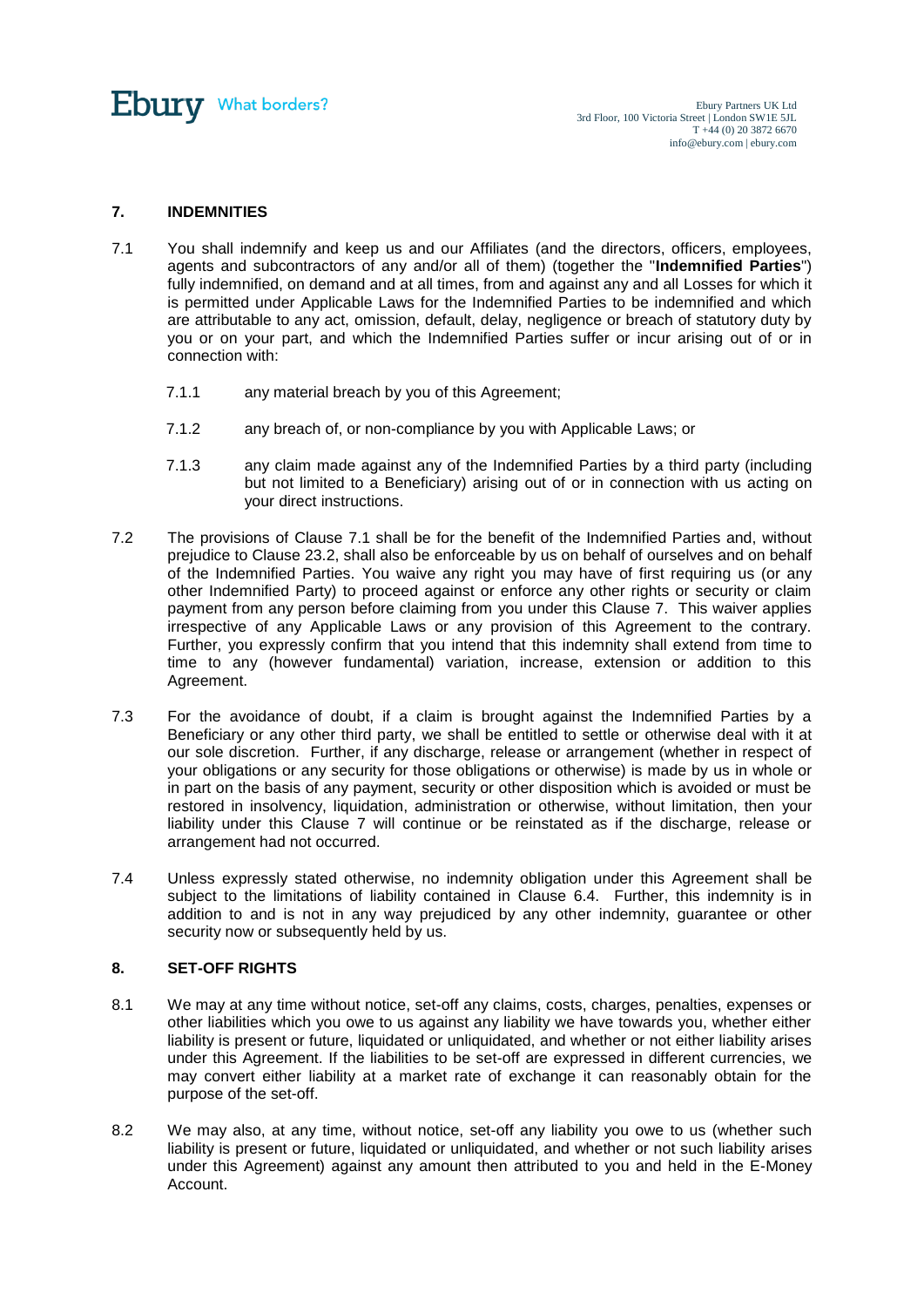

- 8.3 All amounts due under this Agreement shall be paid by you to us in full without any set-off, counterclaim, deduction or withholding (other than any deduction or withholding of tax as required by Applicable Laws).
- 8.4 Any exercise by us of our rights under this Clause [8](#page-7-2) shall be without prejudice to, and shall not limit or affect, any other rights or remedies available us under this Agreement or otherwise.
- 8.5 In respect of overdue payments that are more than seven (7) days overdue, you shall pay interest on the overdue amount at the rate of 2% per annum above Barclays Bank PLC base rate (or any successor rate) from time to time. Such interest shall accrue on a daily basis from the due date until actual payment of the overdue amount, whether before or after judgment. You shall pay the interest together with the overdue amount. We may at any time require immediate payment of all or part of such shortfall, together with such interest as is then due.
- 8.6 We reserve the right, at any time, to take debt collection measures including mandating a debt collecting agency or other third parties to assist with the recovery of any amounts due and payable by you to us under this Agreement, and to recover from you any costs and expenses reasonably incurred in connection with any debt collection or enforcement action.

# **9. CHANGES TO THIS AGREEMENT**

- 9.1 We will from time to time need to change the terms of this Agreement. We can anticipate some of the reasons why it'd be fair for us to do this, and have listed them below, but may in the future also want to make changes for other reasons.
- 9.2 We can make a change to this Agreement for any reason (including the following), with any change being a reasonable and proportionate response to a change that is affecting us or that we reasonably think will affect us:
	- 9.2.1 because of a change in legal or regulatory requirements, for example we may have to change our requirements for keeping your E-Money Account safe to meet new, higher standards set by law;
	- 9.2.2 if the change benefits you, for example when introducing new products or services or improving existing ones;
	- 9.2.3 to reflect a change in our costs of running your E-Money Account or providing you with related services, for example by introducing a new fee;
	- 9.2.4 in response to possible risks to the security of your E-Money Account, for example by changing the security steps you need to follow to access your Account or submit an Order; or
	- 9.2.5 to respond to any other change that affects us, if it's fair to pass on the effects of the change to you, for example to reflect developments in cross-border payments.
- 9.3 We may make changes for any other reason we cannot foresee, for example to respond to changes among our competitors that affect how we wish to deliver our services to you.
- <span id="page-8-0"></span>9.4 We shall notify you of any change to this Agreement in writing (either by post or email). The proposed change shall come into effect automatically on the date stated in our notice, such date to be at least two (2) weeks after the date of receipt of our notice.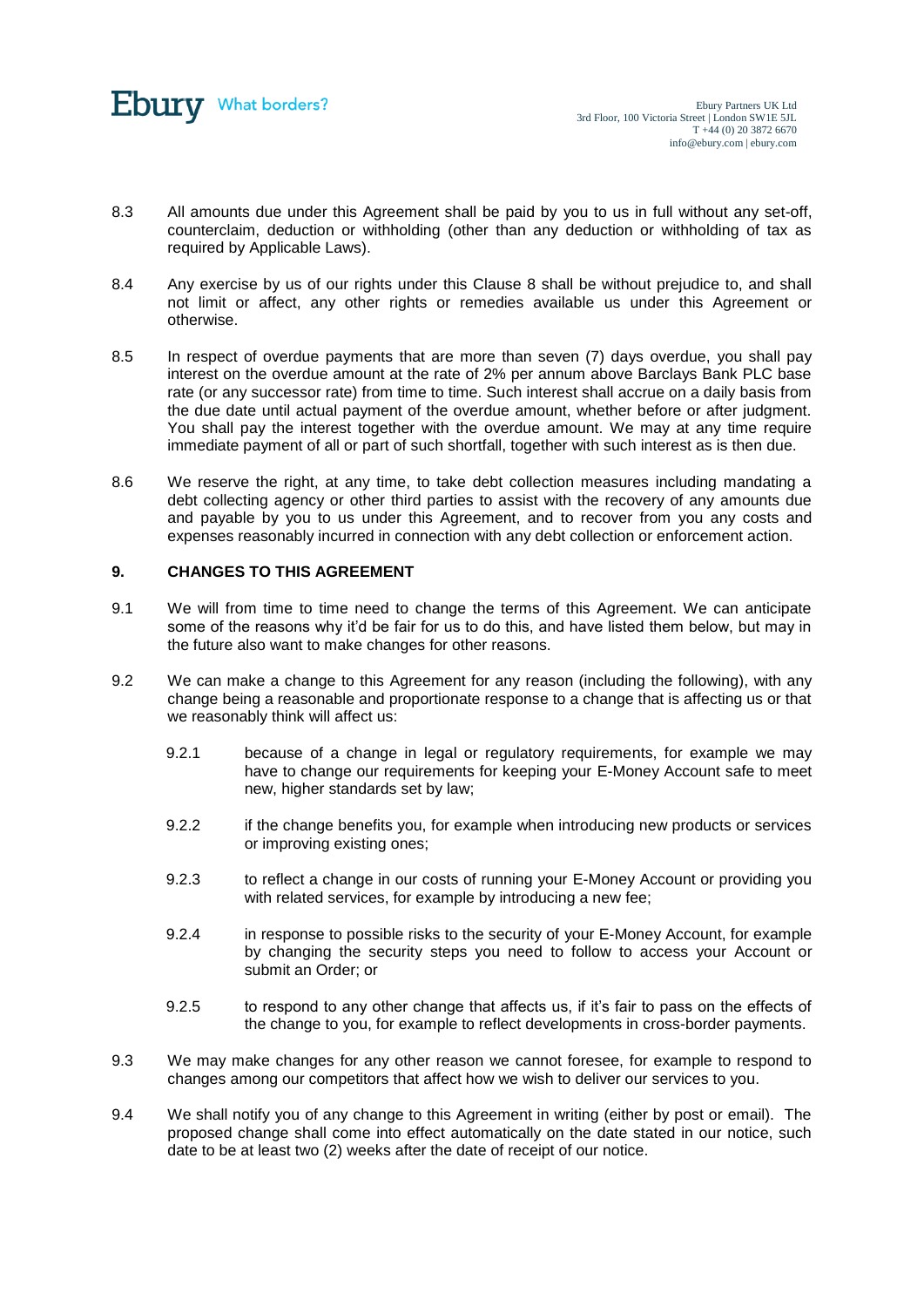

9.5 You can then tell us at [help@ebury.com](mailto:help@ebury.com) that you wish to end this Agreement (and close your E-Money Account) before the change takes effect; otherwise, you'll be treated as having accepted the change.

#### <span id="page-9-0"></span>**10. TERMINATION**

- <span id="page-9-1"></span>10.1 Either party may terminate this Agreement at any time without reason by giving at least five (5) Business Days'' prior notice to the other.
- 10.2 We may terminate this Agreement immediately without notice (in whole or in part) if:
	- 10.2.1 you are using our Services fraudulently or illegally;
	- 10.2.2 if we are required to do so by law or a regulator;
	- 10.2.3 in our view (acting reasonably), we must do so to fulfil our legal or regulatory obligations; or
	- 10.2.4 you breach this Agreement.

We will tell you that we're doing this as soon as we can if the law allows us to.

- 10.3 Otherwise, we may suspend or terminate this Agreement or the Services (in whole or in part) at any time with immediate effect by giving notice if:
	- 10.3.1 you breach any material representation or warranty or are otherwise in material breach of this Agreement;
	- 10.3.2 you breach or otherwise fails to comply with any Applicable Laws;
	- 10.3.3 we have any material concerns over the adequacy of the information you have provided to us;
	- 10.3.4 you are Insolvent (other than pursuant to a consolidation, amalgamation or merger, but provided that the company resulting therefrom agrees to be bound by or assume the obligations imposed on you under this Agreement);
	- 10.3.5 an applicable regulatory or law enforcement authority initiates a regulatory or enforcement action, or investigation against you;
	- 10.3.6 you cease, or threaten to cease, to carry on business;
	- 10.3.7 we reasonably consider your conduct to be disreputable or capable of damaging our reputation by association;
	- 10.3.8 there is any other change in your circumstances (including a deterioration in or change to your financial position) or in the nature of your business which we consider materially adverse to the continuance of the Services;
	- 10.3.9 a Force Majeure Event continues for more than three (3) successive calendar months; or
	- 10.3.10 in our reasonable opinion, you are no longer suitable to receive the Services.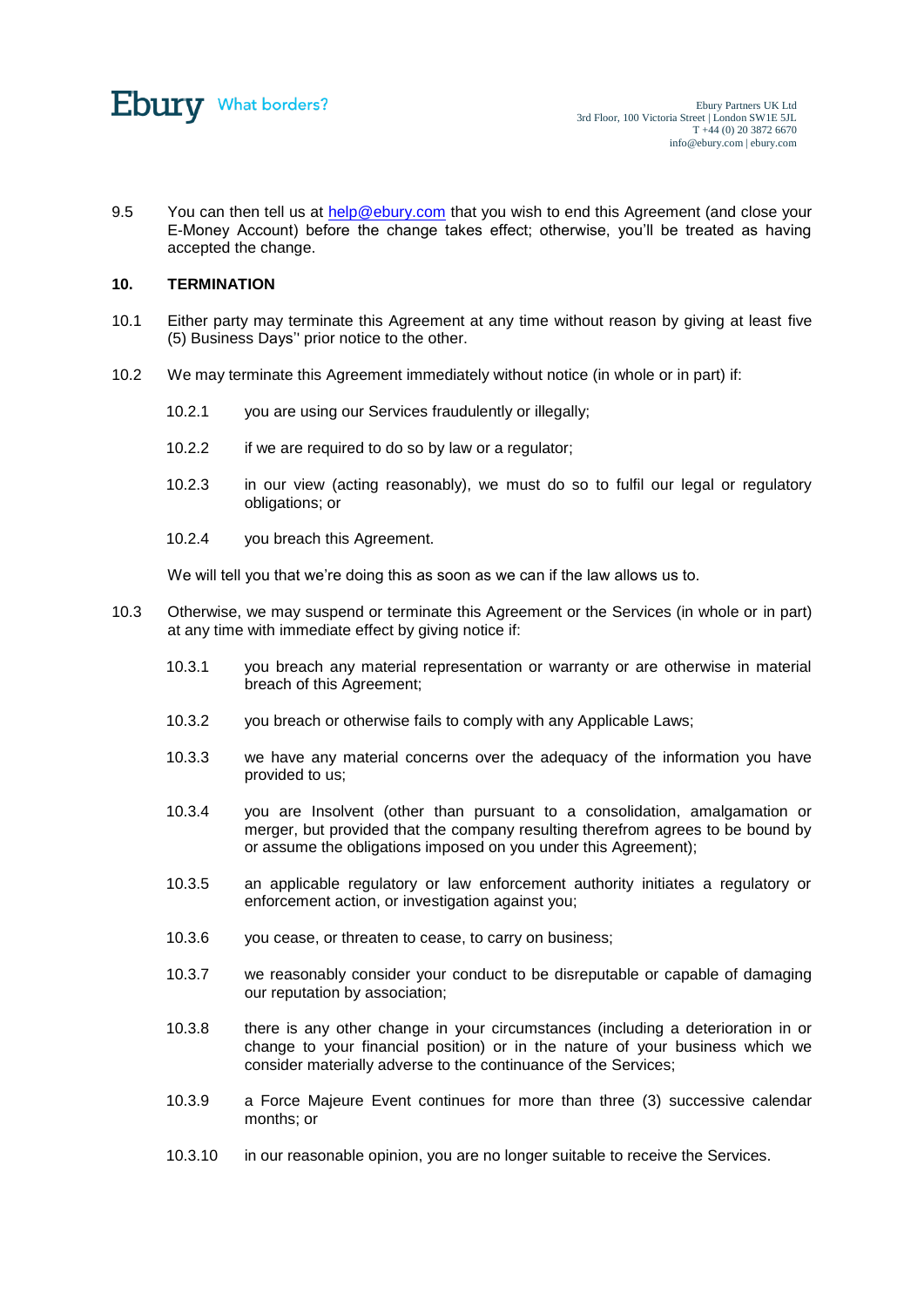

# **11. CONSEQUENCES OF TERMINATION**

- 11.1 On the expiry or termination of this Agreement for any reason you shall:
	- 11.1.1 immediately make payment in full for all pending Trades (for the avoidance of doubt, we shall remain entitled to set-off or deduct sums in accordance with Clause [8\)](#page-7-2); and
	- 11.1.2 except as otherwise expressly provided in this Agreement and subject to any rights or obligations which have accrued prior to termination, neither party shall have any further obligation to the other under this Agreement.
- 11.2 Following termination of this Agreement, we will:
	- 11.2.1 Close Out any pending Trades; and
	- 11.2.2 deduct from the E-Money Account all fees and other amounts owing under this Agreement and transfer any remaining funds to your nominated bank account (without prejudice to the other provisions of this Agreement).
- 11.3 The termination of this Agreement shall not affect any provisions of this Agreement that are expressly or by necessary implication intended to survive such termination.

# **12. CONTACTING US / COMPLAINTS**

- <span id="page-10-0"></span>12.1 If you wish to contact us regarding your E-Money Account or any of the Services, you can do so (unless we say otherwise) through an Ebury Representative or otherwise by contacting [help@ebury.com.](mailto:help@ebury.com)
- 12.2 If you are unhappy with any of our Services, you can contact an Ebury Representative by using any of the following details:

| Telephone: | +44 (0) 20 3872 6670             |
|------------|----------------------------------|
| Post:      | <b>Compliance Department</b>     |
|            | <b>Ebury Partners UK Limited</b> |
|            | 100 Victoria Street              |
|            | London                           |
|            | SW <sub>1</sub> E 5JL            |
| Email:     | eburycompliance@ebury.com        |

- 12.3 For further information on our Complaints Policy, please see [www.ebury.com/complaints](http://www.ebury.com/complaints-policy/)[policy/.](http://www.ebury.com/complaints-policy/)
- 12.4 If your complaint remains unresolved (in particular, if you are a Charity or a Micro-Enterprise), you may be entitled to refer it to the Financial Ombudsman Service ("**FOS**"). Further information, contact details and the eligibility requirements can be located on [www.financialombudsman.org.uk.](http://www.financialombudsman.org.uk/) In certain circumstances you may also be able to submit your complaint to the FCA who will use your complaint to inform their regulatory activities. For further details please contact the FCA on 0800 111 6768 (freephone).
- 12.5 Our Services are not covered by the UK Financial Services Compensation Scheme.

## **Part B: Your E-Money Account**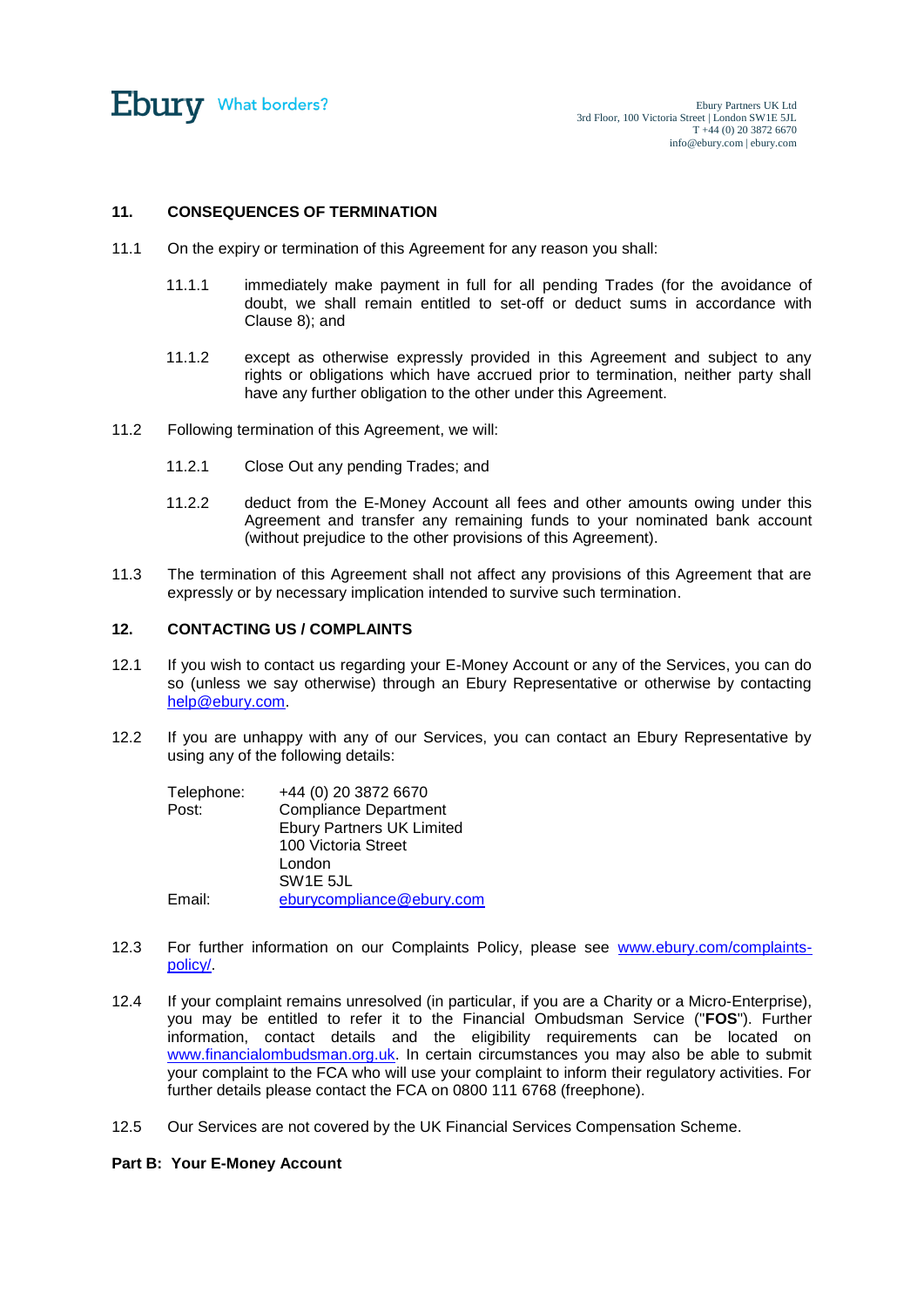

# **13. THE E-MONEY ACCOUNT**

- 13.1 Your E-Money Account is an electronic money account which enables you to send and receive electronic payments in accordance with the terms of this Clause 13.
- 13.2 Your E-Money Account is not a personal bank or deposit account and you will not earn any interest on the funds held in the E-Money Account.
- 13.3 As the provider of your E-Money Account, we are authorised by the Financial Conduct Authority under the EMRs (FRN: 900797) as an electronic money institution, which allow us to issue e-money and provide payment services.
- 13.4 As an electronic money institution, we are required to ensure that customer funds are appropriately "safeguarded". This means that funds received by us corresponding to electronic money will be held in one or more segregated bank accounts separately from our own funds, in accordance with the EMRs. In the event of our insolvency, these funds will form an asset pool which is separate from our insolvent estate and an administrator will be entitled to reimburse you from this pool (in priority to other creditors).
- 13.5 Your E-Money Account(s) are denominated in the currencies as selected by you.
- 13.6 You agree that:
	- 13.6.1 while we may do so, we are not obliged to comply with the information requirements set out in Part 5 of the PSRs in relation to your use of the Services and the E-Money Account; and
	- 13.6.2 regulations 66(1), 67(3), 67(4), 75, 77, 79, 80, 83, 91, 92 and 94 of the PSRs do not apply to your use of the Services or the E-Money Account.

# **14. USING THE E-MONEY ACCOUNT**

- 14.1 We will credit any funds received from you to your E-Money Account.
- 14.2 Your E-Money Account can be used to:
	- 14.2.1 store funds in one or more currencies nominated by you;
	- 14.2.2 make Transfers (alone or in combination with a Trade);
	- 14.2.3 make Payment in connection with one or more Trades; and
	- 14.2.4 pay Margin
- 14.3 We will not allow you to make any Transfer or Payment Out of your E-Money Account where this would put your E-Money Account into a negative balance. You should therefore ensure that you have sufficient funds, including in respect of Margin Calls which may be made from time-to-time, in your Account before placing an Order.
- 14.4 We may impose fees or charges for our Services and reserve the right to impose a fee (on a per transaction basis) at our discretion. We will always inform you in advance of any fee or charge which shall be imposed.
- <span id="page-11-0"></span>14.5 You can place an Order from your E-Money Account online, by telephone or by email: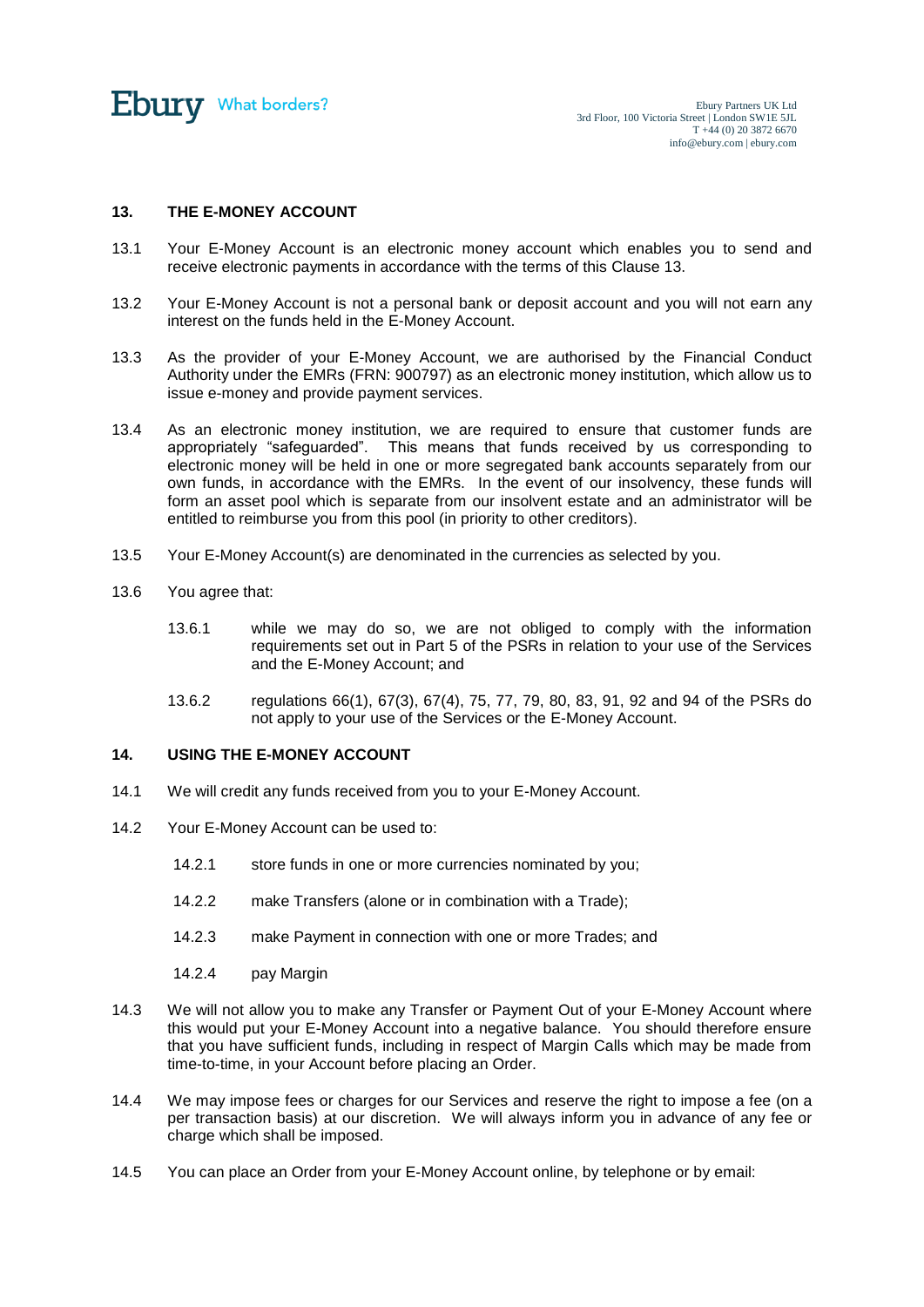

- 14.5.1 **Online:** You must log on to the Online System (using your password and log-in details) and follow the instructions to submit your Order.
- 14.5.2 **Telephone:** You must call an Ebury Representative and specify your Order, together with such other information as we may reasonably request.
- 14.5.3 **Email:** You must email us and specify your Order.
- 14.6 Where you make a payment using your E-Money Account, the amount of the payment will be deducted by us from your E-Money Account balance. You must ensure that you have sufficient funds in your E-Money Account to cover the amount of any Trade or Transfer vou want to make using the Account. If you do not have sufficient funds in your E-Money Account, we reserve the right to postpone the execution date of the Trade or Transfer and we may impose a charge to cover the costs of us doing so,
- 14.7 You can check the balance held in your E-Money Account by logging into the Online System. Key information relating to payments made using the E-Money Account, including all fees and any other charges applied to the E-Money Account and transaction history will be made available at any time, and in accordance with Applicable Laws, by logging into the Online System and may also be downloaded by you as a report which can be stored and reproduced in an unchanged manner.
- 14.8 Each transaction made using the E-Money Account will be given a unique transaction ID which will be set out in the transaction history. You must quote this transaction ID when communicating with an Ebury Representative about a particular transaction.
- 14.9 Any redemption from the E-Money Account will be to the bank account which you notified to us when you first registered to use our Services and you can request a redemption through the Online System, unless we agree otherwise.

## **15. LIABILITY**

- 15.1 In the case of a Transfer that is improperly executed due to our mistake, we shall at your request immediately refund the Transfer amount to the E-Money Account. However, where you identify an error in a Transfer from the E-Money Account (or a payment received to the E-Money Account), you have up to seven (7) days from the date of becoming aware of the error to notify us of it, after which time we will have no obligation to investigate or act upon your notification or provide a refund.
- 15.2 In the case of an unauthorised payment from the E-Money Account, we shall at your request immediately refund the payment amount to the E-Money Account. We will not however be required to refund such a payment:
	- 15.2.1 where the unauthorised payment arises from your failure to keep your E-Money Account log-in, password or other security details safe;
	- 15.2.2 if you fail to notify us without undue delay of any loss or misuse of a log-in or password or another event that could reasonably be expected to have compromised the security of your E-Money Account after you have gained knowledge of such event in which case you shall remain liable for losses incurred after gaining such knowledge; or
	- 15.2.3 if you fail to dispute and bring the unauthorised transaction to our attention within seven (7) days from the date of the transaction.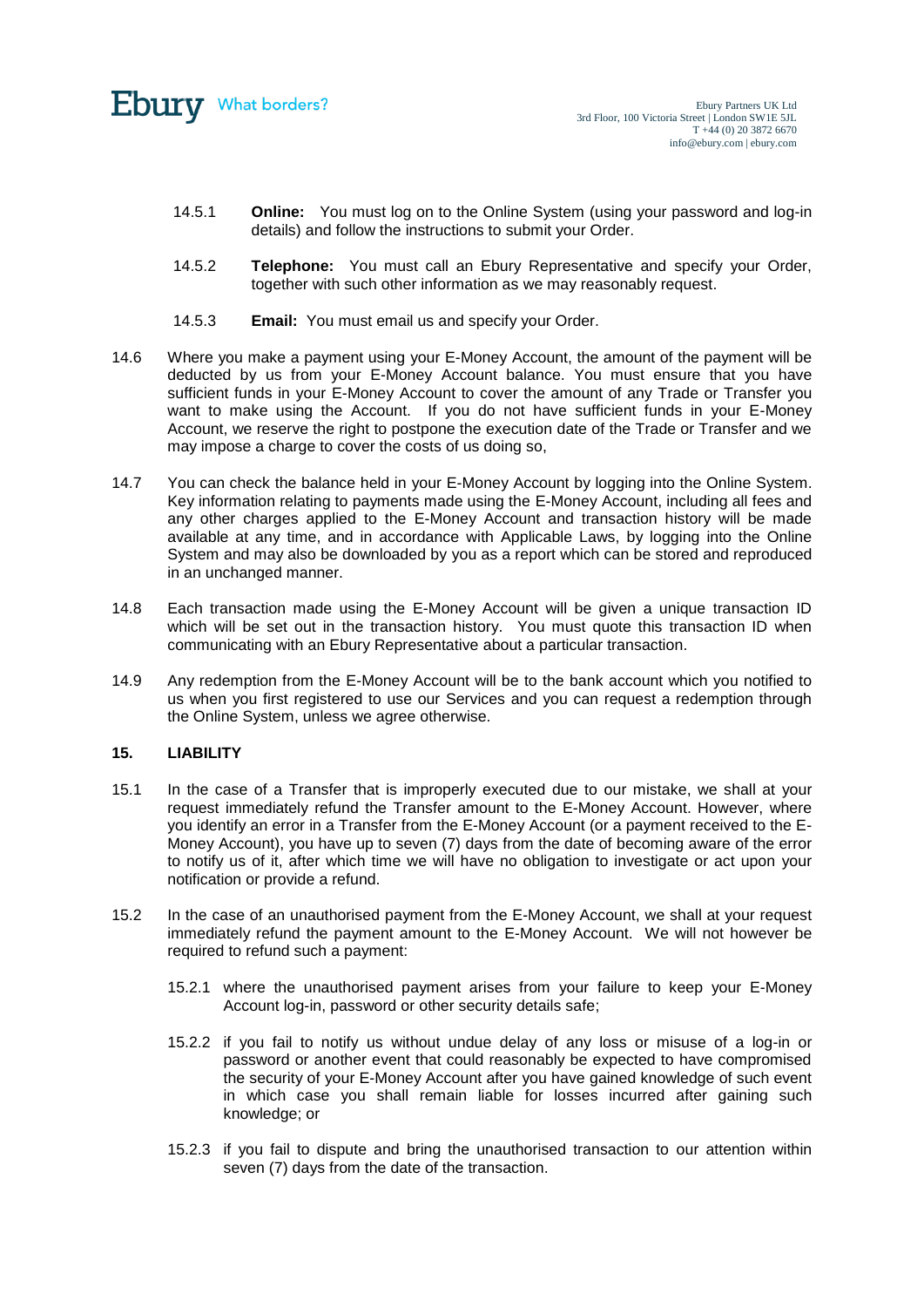

## **16. SUSPENSION**

- 16.1 We may suspend the E-Money Account or otherwise restrict its functionality on reasonable grounds relating to the security of the E-Money Account or any of its security features or if we reasonably suspect that an unauthorised or fraudulent use of the E-Money Account has occurred or that any of its security features have been compromised.
- 16.2 We will notify you of any suspension or restriction and of the reasons for such suspension or restriction in advance or, where we are unable to do so, immediately after the suspension or restriction has been imposed, unless that would be unlawful or compromise our reasonable security interests.
- 16.3 We will lift the suspension and/or the restriction as soon as practicable after the reasons for the suspension and/or restriction have ceased to exist.

# **17. CLOSING THE E-MONEY ACCOUNT**

- 17.1 Following termination of this Agreement, you or we may close your E-Money Account once we have paid any remaining balance on the E-Money Account to your nominated bank Account.
- 17.2 After the E-Money Account is closed, we shall pay any other amounts which we owe to you to your nominated bank account (unless we agree otherwise).

## **PART C: FX SERVICES**

**Note.** The FX Services described in this Part C do not constitute the issuance of electronic money nor payment services activity and are therefore not subject to regulation by the FCA under the PSRs/EMRs.

## **18. PLACING TRADES**

## 18.1 **How to Place and Confirm a Trade**

- 18.1.1 You can place an Order by using one of the methods at Clause [14.5](#page-11-0) online, by telephone or by email.
- 18.1.2 Once we have received your Order, we will confirm:
	- (a) the amount of the Sale Currency and the Purchase Currency;
	- (b) the foreign exchange rate which we intend to apply;
	- (c) any Payment to be made in accordance with Clause [19;](#page-15-0)
	- (d) any Margin payable by you in accordance with Clause [20;](#page-15-1) and
	- (e) any additional terms which we intend to apply to the Trade.
- 18.1.3 Upon receipt of an Order, we will provide you with a Transaction Receipt and a Payment Instruction Confirmation, which we may provide in a single communication.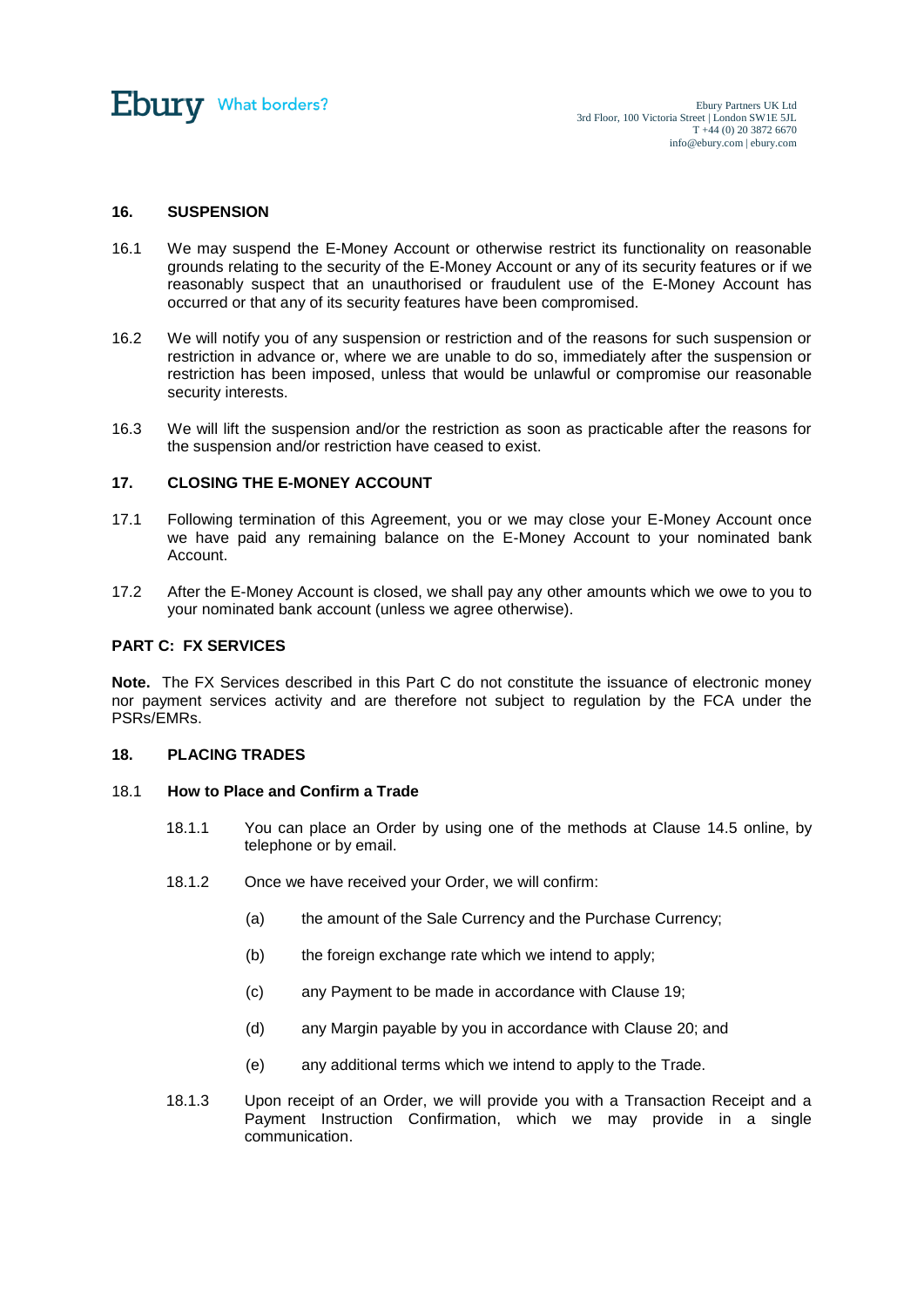

- 18.1.4 You must carefully review the Transaction Receipt and the Payment Instruction Confirmation and tell us before Payment if you think any of the details are incorrect. If you are placing an order by telephone or by email, you must tell us within one (1) hour of receipt of your Transaction Receipt and Payment Instruction Confirmation. We'll provide you with a revised Transaction Receipt and/or Payment Instruction Confirmation as soon as possible.
- 18.1.5 Except in the case of Limit Orders (see Clause [21](#page-16-1) below), we will execute the Trade upon receipt of Payment.
- 18.1.6 You may not cancel a Trade which you have placed with us. However, if we haven't yet processed the Trade:
	- (a) you can correct any incorrect Beneficiary Account details (though we may charge a fee for this); or
	- (b) we may at our discretion permit you to cancel the Trade.
- 18.1.7 If we permit you to cancel an Order:
	- (a) if we've already received the Payment Amount, we'll return it to the account from where it came. However, if the Sale and Purchase Currencies are different, we'll convert the Purchase Currency back to the Sale Currency using an agreed exchange rate at the time of cancellation, which means the amount we return to you may be more or less than the original Payment Amount;
	- (b) we won't refund any fees you've paid us; and
	- (c) we may require you to pay an additional fee that we agree with you at the time of permitting cancellation.

## 18.2 **Trade Suspension or Cancellation**

- 18.2.1 We may reject, suspend, disregard or cancel a Trade, or refuse to issue a Transaction Receipt in our sole discretion for any of the following reasons:
	- (a) if (in our reasonable opinion) the Order is unclear;
	- (b) if (in our reasonable opinion) the Order was not authorised by an Authorised Party;
	- (c) you are Insolvent;
	- (d) you breach any material representation or warranty or are otherwise in breach of this Agreement;
	- (e) we may otherwise breach Applicable Law or face action from a regulator or other authority;
	- (f) the Trade may be linked to activity that breaches Applicable Law;
	- (g) you have failed to make Payment when due or are otherwise in breach of this Agreement or any other agreement you have with us;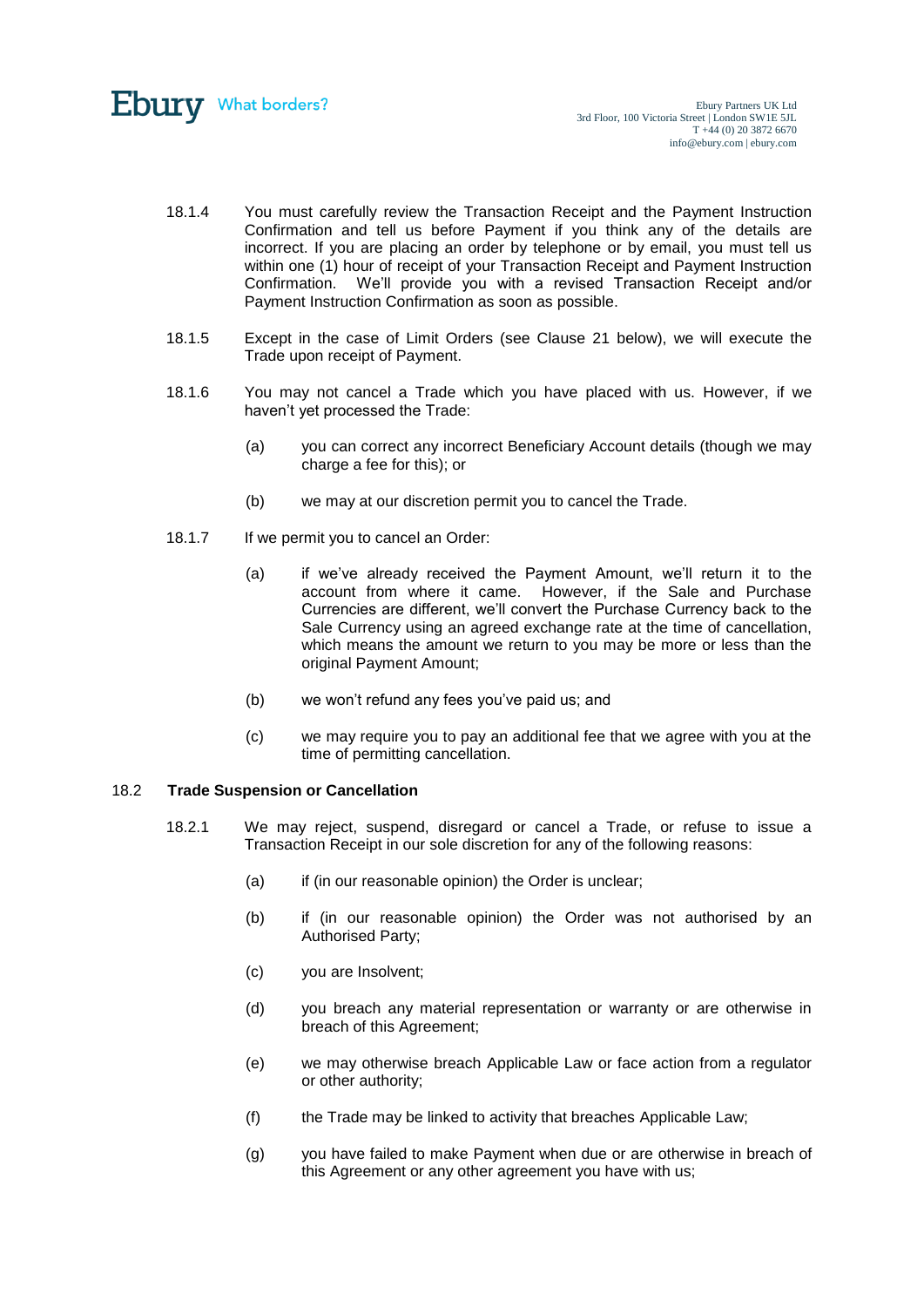

- (h) you fail to provide us with sufficient information to allow us to fulfil the Trade; and
- (i) the Trade is outside our financial crime risk appetite.
- 18.2.2 We'll notify you of the reason for declining, cancelling or delaying a Trade (if the law allows us to) and also, if possible, our reasons for doing so and how you can put right any factual errors that led to our action.
- 18.2.3 If we cancel a Trade after receiving the Payment, we'll return the relevant amount and any related fees we've received (less our reasonable costs) to the account from which it was sent.

#### <span id="page-15-0"></span>**19. PAYMENT**

- 19.1 You must pay the full Payment Amount to us from your E-Money Account on or before the Delivery Date. If we have not received the Payment Amount by the Delivery Date (or any agreed change to the Delivery Date agreed pursuant to Clause [20.7\)](#page-16-2), we may:
	- 19.1.1 refuse to fulfil the Trade; and/or
	- 19.1.2 Close Out the Transaction in accordance with Clause [22.](#page-16-0)

Failure to make Payment in accordance with this Clause [19](#page-15-0) will be a material breach of this Agreement.

19.2 Without prejudice to any other rights and remedies available to us under Applicable Laws, we may charge interest on any sum due to us under this Agreement after they become due and payable, of 4% per annum above the base rate of the Bank of England. This interest will accrue daily from the due date until we receive payment of the overdue amount in full in cleared funds.

## <span id="page-15-1"></span>**20. FORWARD CONTRACTS**

- 20.1 Where you wish to enter into a Forward Contract, we may require you to make an initial Margin payment within twenty-four (24) hours of you receiving the Transaction Receipt.
- 20.2 From time to time during the term of the Forward Contract, we may require you to pay to us additional Margin (by making a Margin Call) to maintain the relative value of the Purchase Currency.
- 20.3 In the event of a Margin Call, you must pay such additional Margin to our Nominated Account within twenty-four (24) hours of our demand from your E-Money Account and/or by some other means.
- 20.4 If you do not satisfy the Margin Call, we may cancel the Forward Contract with immediate effect or Close Out.
- 20.5 Any Margin paid by you or on your behalf will be paid to us for the purpose of securing or covering all your present or future, actual or contingent, or prospective, obligations to us under this Agreement or otherwise. We will acquire full ownership of such Margin and we will shall not hold any Margin on your behalf (whether on trust or otherwise) and we can deal with it as our own. In the event of our insolvency, you will rank as a general creditor of ours in relation to such Margin paid to us.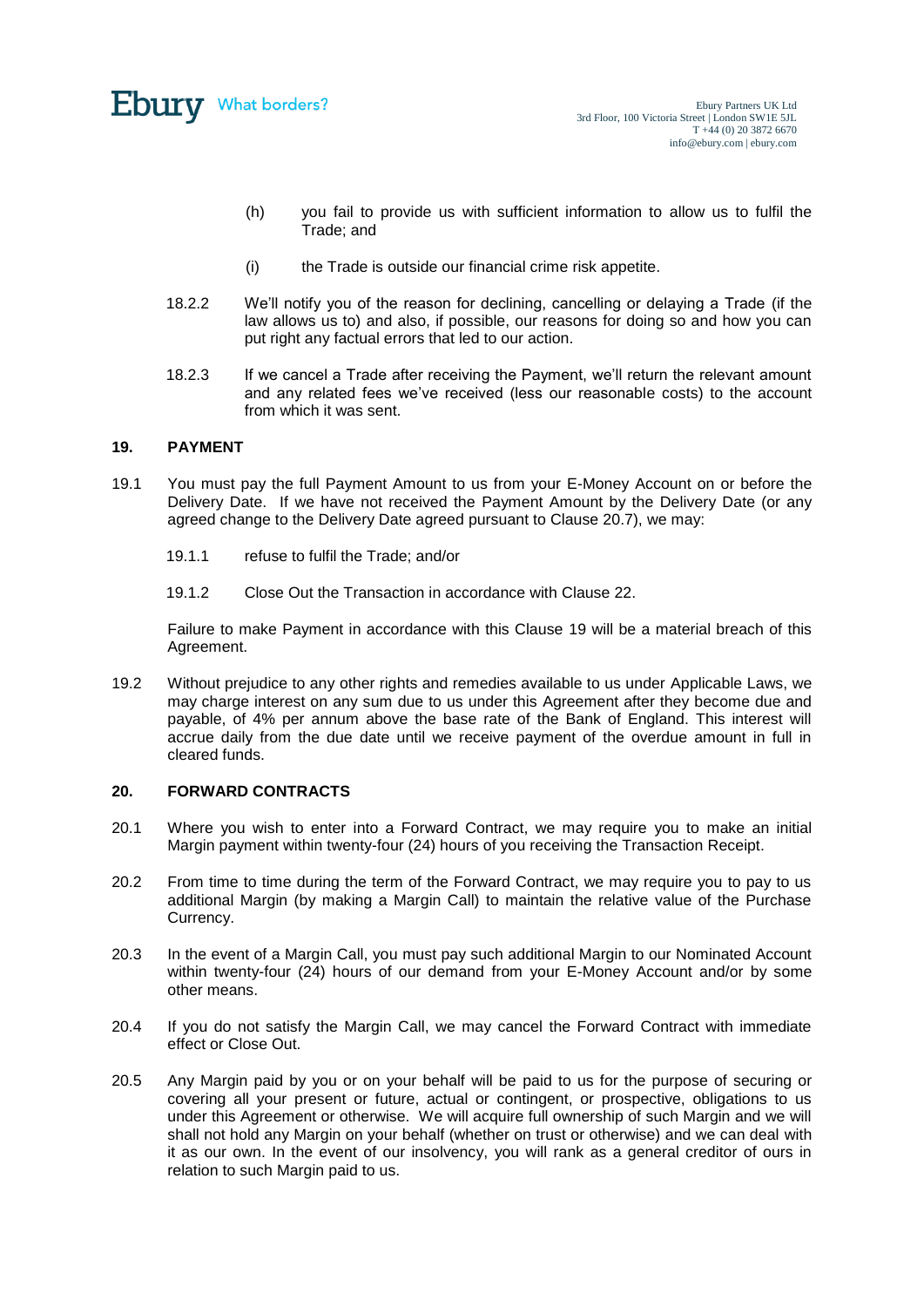

- 20.6 We will owe you a debt equal to the amount of Margin received by us, subject to any set-off rights under, or other terms of, this Agreement, or under general law. We shall pay to you all or part of any amount of Margin owed to us by you (e.g. upon fulfilment of a Trade) under this clause to the extent that we consider, in our discretion, that the amount of Margin you have transferred to us exceeds the amount required by us to secure or cover all your present or future, actual or contingent, or prospective obligations to us under this Agreement or otherwise.
- <span id="page-16-2"></span>20.7 You may ask us to bring forward (pre-deliver) the Delivery Date or to extend (roll over) the Delivery Date in relation to the whole or only part of your Forward Contract. We may agree to such a request entirely at our discretion. If we agree, you acknowledge that we may adjust the Payment Amount to reflect new Delivery Date.

## <span id="page-16-1"></span>**21. LIMIT ORDERS**

- 21.1 We will execute a Limit Order when we achieve the rate nominated by you within the agreed time period.
- 21.2 If the last day of the agreed time period falls on a non-Business Day, your Limit Order will expire on the following Business Day.
- 21.3 You may cancel a Limit Order at any time (by telephone or by email), up until the agreed exchange rate is achieved by us.
- 21.4 Upon successful execution of a Limit Order, we will provide you with a Transaction Receipt setting out the details of the Trade.
- 21.5 Whilst we will try to achieve the agreed exchange rate within the agreed period, we cannot guarantee that the agreed exchange rate will be met.

## <span id="page-16-0"></span>**22. CLOSE OUT**

- 22.1 We may Close Out a particular Trade or all current Trades that you have with us, without notice to you:
	- 22.1.1 if you fail to make any Payment when it is due, including payment of Margin;
	- 22.1.2 if you fail to provide any information we have requested or any warranty/representation you have given us is or becomes, in our opinion, materially inaccurate, incorrect or misleading;
	- 22.1.3 in the event that bankruptcy proceedings are commenced against you;
	- 22.1.4 if you take some action (or refrain from doing something) which places us in breach of our legal or regulatory obligations;
	- 22.1.5 if the performance of our obligations under this Agreement become illegal;
	- 22.1.6 if you breach this Agreement:
	- 22.1.7 if you terminate this Agreement in accordance with Clause 10; or
	- 22.1.8 the Trade is outside our financial crime risk appetite.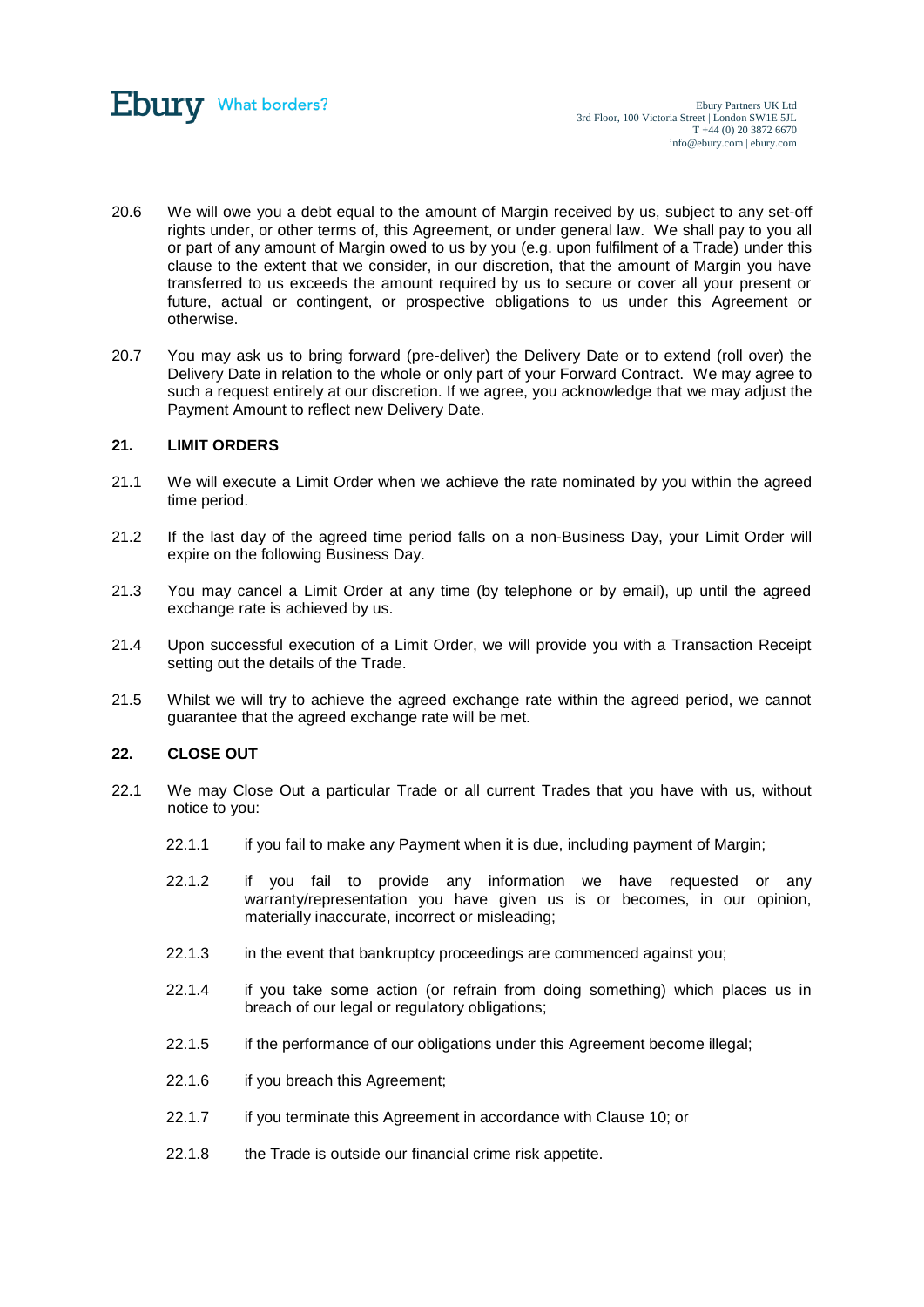

- 22.2 You may ask us to Close Out a particular Trade or all current Trades by giving us notice in writing. If we permit you to Close Out:
	- 22.2.1 we will buy back the currency that we have bought for you when you entered into the Trades at prevailing market rates. If the value of the Purchase Currency has strengthened, this means that a loss will be incurred on the Trade and you will be liable to us for the amount of that loss (as well as any costs incurred by us);
	- 22.2.2 we will not pay you any profit arising from the Close Out;
	- 22.2.3 you acknowledge that the amount of any loss realised on the Closing Out of a Trade is a debt payable by you and agree that we may immediately deduct the total amount of any loss (together with any costs) from your E-Money Account;
	- 22.2.4 if the amount we are seeking to recover exceeds the amount of any Margin or funds available in your E-Money Account, you must pay the balance within seven (7) days of being notified by us of the total amount due;
	- 22.2.5 we may charge you interest on any sum that remains payable to us after we Close Out at a rate of 4% per annum over the Bank of England base rate. Interest will accrue and will be calculated daily and be compounded monthly from the date payment was due until the date full payment is made by you; and
	- 22.2.6 we will send you a written statement explaining the amount of any sums that may be payable to us and the amount of any sums being withheld by us.

## **PART D: GENERAL**

#### **23. OTHER IMPORTANT TERMS**

- 23.1 Ebury Partners UK Limited is a company incorporated in England & Wales (Company No. 07088713), whose registered office is at 100 Victoria Street, London, SW1E 5JL, which is authorised as an electronic money institution by the Financial Conduct Authority under the Electronic Money Regulations 2011 (FRN: 900797).
- <span id="page-17-0"></span>23.2 No express term of this Agreement (nor any term implied under it) is enforceable pursuant to the Contracts (Rights of Third Parties) Act 1999 or otherwise by any person who is not a party to it.
- 23.3 We may agree to communicate with you in one or more languages depending on the location of the Ebury Representative which provides Services to you. The primary business language used by Ebury is English, and so if we have not expressly agreed otherwise, communications from you to us (in particular legal notices, correspondence and documentation) should be in the English language.
- 23.4 We may listen in to or record phone calls with you (or any of your Authorised Parties) to:
	- 23.4.1 check we are carrying out your instructions correctly and that we are meeting our regulatory obligations;
	- 23.4.2 help detect or prevent fraud or other crimes; and
	- 23.4.3 improve our Services.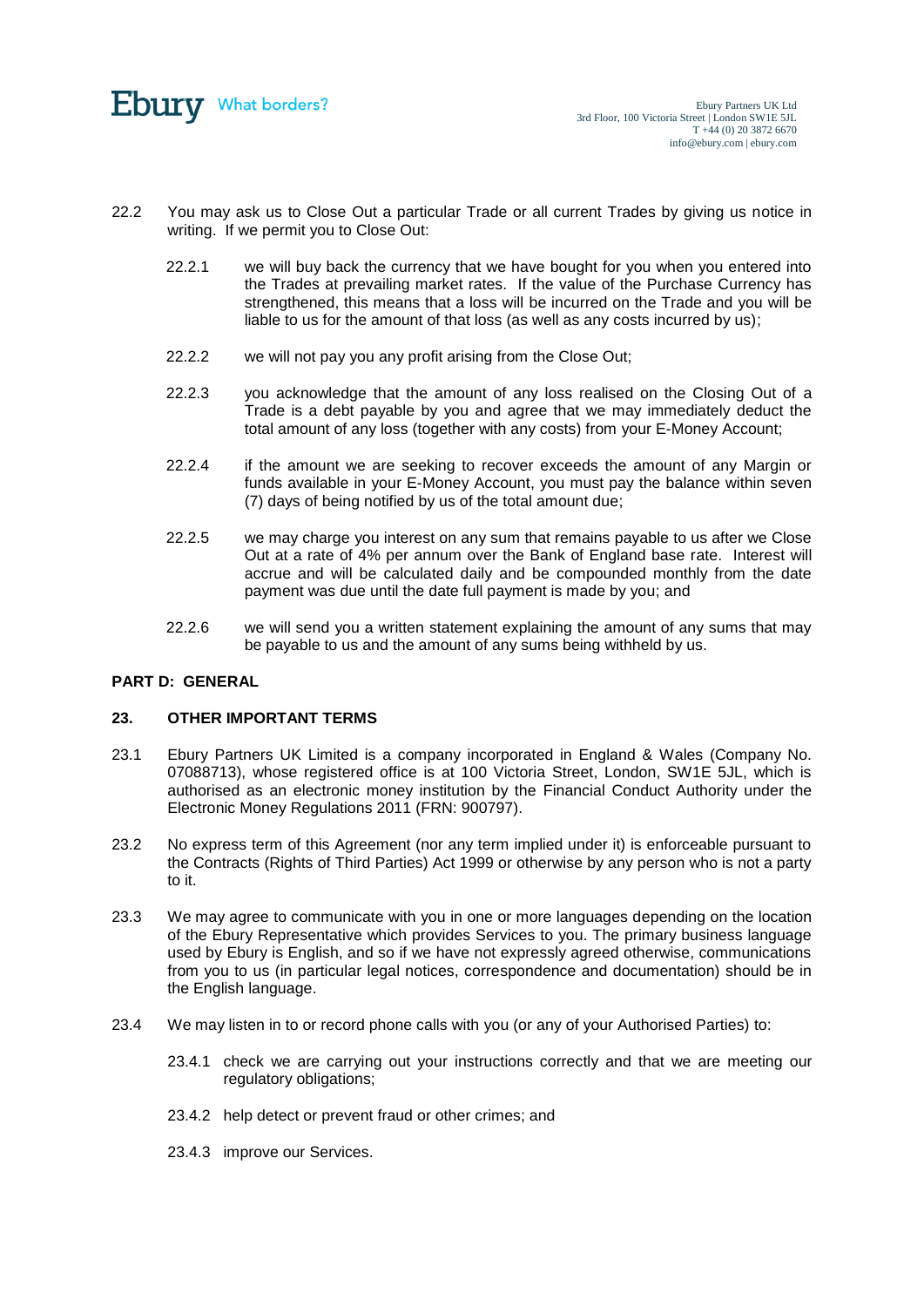

- 23.5 If any part of this Agreement is disallowed or found to be ineffective by a court or regulator, the rest of it shall continue to apply.
- 23.6 We may choose not to enforce our rights against you and make this contractually binding against us by giving you a notice which expressly states that we have chosen to do so under this term of the Agreement. In all other cases, if we choose not to exercise rights against you, we can still do so later.
- 23.7 We may:
	- 23.7.1 assign any or all of our rights under this Agreement to any third parties; and
	- 23.7.2 transfer (by novation or otherwise) all or any of our obligations under this Agreement to any person (a **Transferee**) provided that no transfer of our obligations will be effective until the Transferee has confirmed to you in writing that it is bound by the terms of this Agreement.
- 23.8 In the event of our insolvency, a third party back-up servicer shall be appointed such and  $-$  to the extent permissible under Applicable Laws – shall be entitled to administer any pending Transfers, Trades (including by effecting Close Outs) and handle any Payments paid or payable.
- 23.9 You may not transfer any of your rights or obligations under this Agreement.
- 23.10 The laws of England & Wales will decide any legal questions about this Agreement, and our dealings with you leading up to when you entered into this Agreement, and the courts of England & Wales will also be able to deal with any legal questions connected with this Agreement.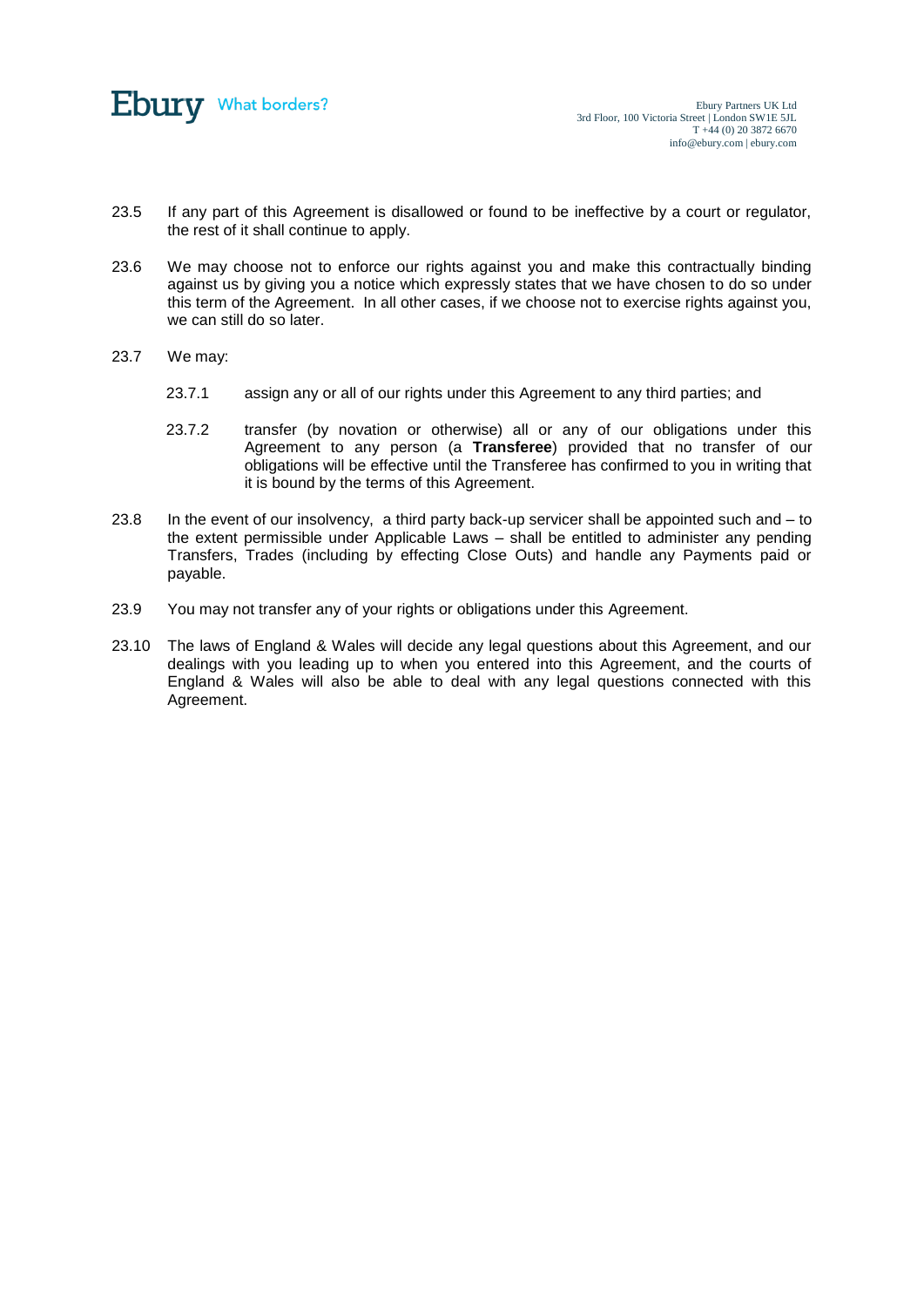

# **SCHEDULE – TERMS APPLICABLE TO MICRO-ENTERPRISES AND CHARITIES**

#### **Part A**

## **1. MANDATORY CHANGES TO PART A**

- 1.1 **Definitions.** In Clause 2.1,
	- 1.1.1 "**EEA**" shall mean the European Economic Area; and
	- 1.1.2 "**Force Majeure Event**" shall mean an event which is due to abnormal and unforeseeable circumstances beyond a party's control, the consequences of which would have been unavoidable despite all efforts to the contrary, which may include an act or omission of government, any regulatory body or other competent authority, an interruption, failure or defect, or non-operation of our internet and telephone connections or other communication services.
- 1.2 **Changes.** In place of Clause [9.4:](#page-8-0) the proposed variation shall come into effect automatically on the date stated in our notice, such date to be at least two (2) months after the date of receipt of the notice.
- 1.3 **Termination.** In place of Clause [10.1](#page-9-1) (*Termination*):
	- 1.3.1 You may terminate this Agreement at any time without reason by giving at least one (1) month's prior notice to us.
	- 1.3.2 We may terminate this Agreement at any time without reason by giving at least two (2) months' prior notice to you.
- 1.4 In the event of a conflict between the provisions of this Part A of the Schedule and any other provisions of this Agreement, the provisions of this Part A shall prevail.

#### **Part B**

## **2. MANDATORY ADDITIONAL INFORMATION FOR MICRO-ENTERPRISES OR CHARITIES**

- 2.1 **How we are regulated.** Ebury Partners UK Limited is authorised as an electronic money institution by the Financial Conduct Authority (with firm reference number 900797). To find out more about us, see the Financial Services Register:<https://register.fca.org.uk/> or call the FCA on 0800 111 6768.
- 2.2 While this Agreement is in force, we will provide a copy of this Agreement to you on request.
- 2.3 You will make available to you through the Online System key information relating to all transactions on your E-Money Account and a transaction history at any time and such information may also be downloaded as a report which can be stored and reproduced in an unchanged manner.
- 2.4 Any documentation we send you by email may be sent as an electronic attachment (for example, as a PDF). You should make sure that your electronic device(s) are set up to receive our communications (for example, they have the correct hardware, software, operating system and browser).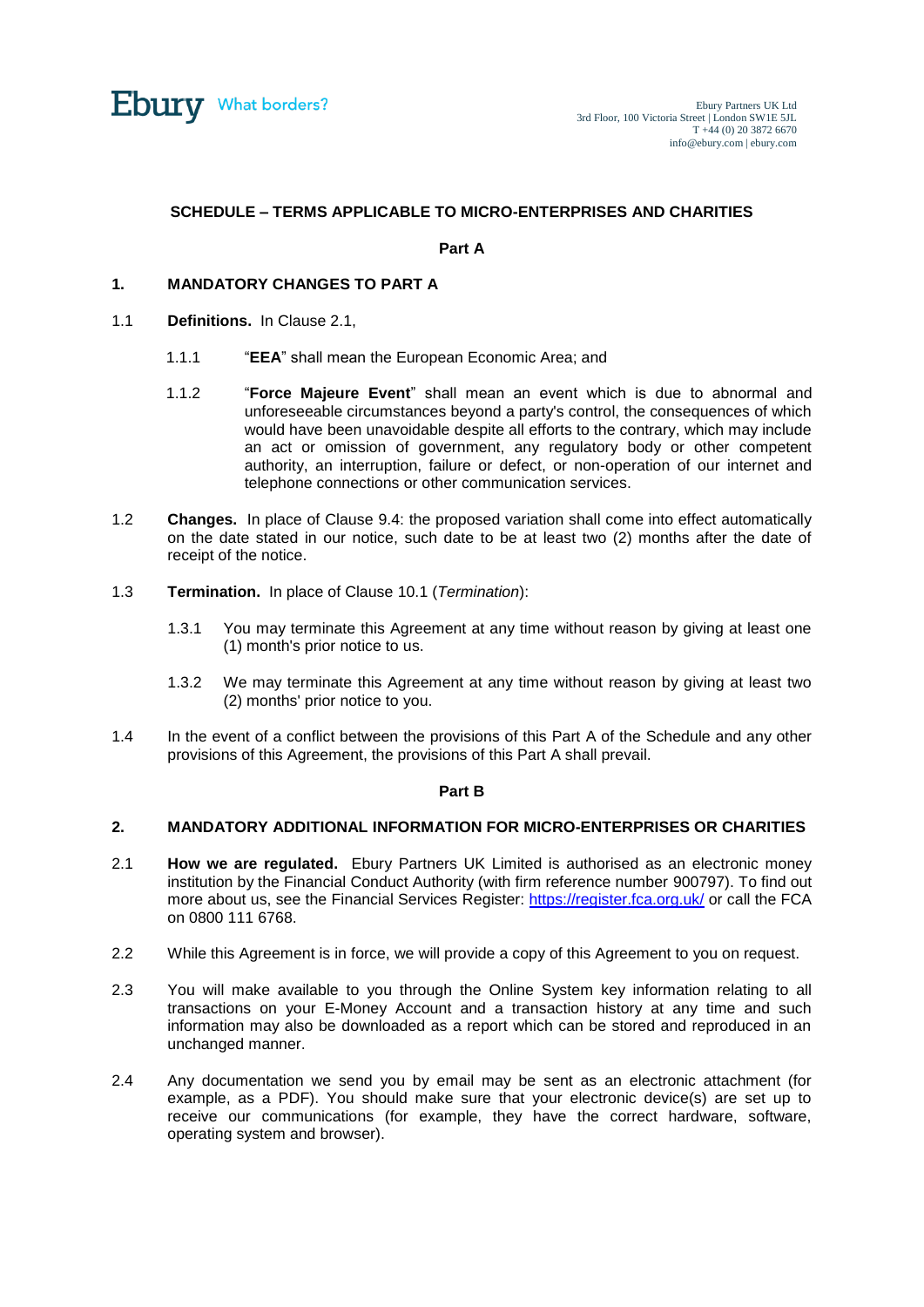

- 2.5 If we suspect or become aware that your E-Money Account may be subject to fraud or security threats we'll contact you using the contact details we hold for you.
- 2.6 If you are unhappy with any of our Services, you can contact us in writing by using any of the following details:

| Post:  | <b>Compliance Department</b>     |
|--------|----------------------------------|
|        | <b>Ebury Partners UK Limited</b> |
|        | 100 Victoria Street              |
|        | London                           |
|        | SW <sub>1</sub> E 5JL            |
| Email: | eburycompliance@ebury.com        |

If you want to speak to an Ebury Representative directly, please use the contact telephone numbers at the following link[: https://www.ebury.com/contact-us/.](https://www.ebury.com/contact-us/)

- 2.7 We may apply spending limits on your E-Money Account (for example, the maximum amount of Transfers or Trades that you can make in one day or the maximum exposure you can have to a single currency), and we'll tell you if we do so.
- 2.8 We do not impose fees or charges for our Services save for same-currency Transfers or Trades, where we may impose a reasonable charge which we will negotiate with you. We will let you know of our fees in advance of accepting any Trades or Transfers.
- 2.9 However, others might impose fees, charges or taxes. For example, a correspondent bank who is involved in processing your Transfer charge you a fee to transmit funds to the Beneficiary Account.
- 2.10 The exchange rates we use are variable exchange rates which are changing constantly throughout the day (for example, to reflect movements in foreign exchange markets). The exchange rate applied to your payments will appear on your statement. Unless otherwise agreed with you, the exchange rate we will apply to Transfers (including any future dated payments) and Trades which are in a different currency to the denomination of your E-Money Account will be the rate applicable at the time that your payment is processed. You can contact us to find out the rate which will apply by contacting your Ebury Representative.
- 2.11 If you confirm an Order (and make Payment in accordance with Clause 19) on a non-Business Day (or after our cut off times (which we shall make available on our website)), we'll process your Transfer on the next Business Day.
- 2.12 We will send the funds to the Beneficiary Account which you specify in your Application Form.
- 2.13 If the Beneficiary Account is held in the EEA and is in pounds sterling  $(E)$ , euro  $(E)$  or another EEA currency, the account provider (e.g. bank) will receive the money within two working days after you ask us to send it. Otherwise, the account provider will receive the money within four working days after you ask us to send it.
- 2.14 If the account provider is in the EEA and the Beneficiary Account is in an EEA currency, the account provider is required by law to put the money into the Beneficiary Account as soon as it receives it. Banking practices may vary if you send money to a non-EEA currency account or to an account outside the EEA - for more information on when a payment will be credited to such an account, you can ask us the Beneficiary Account provider.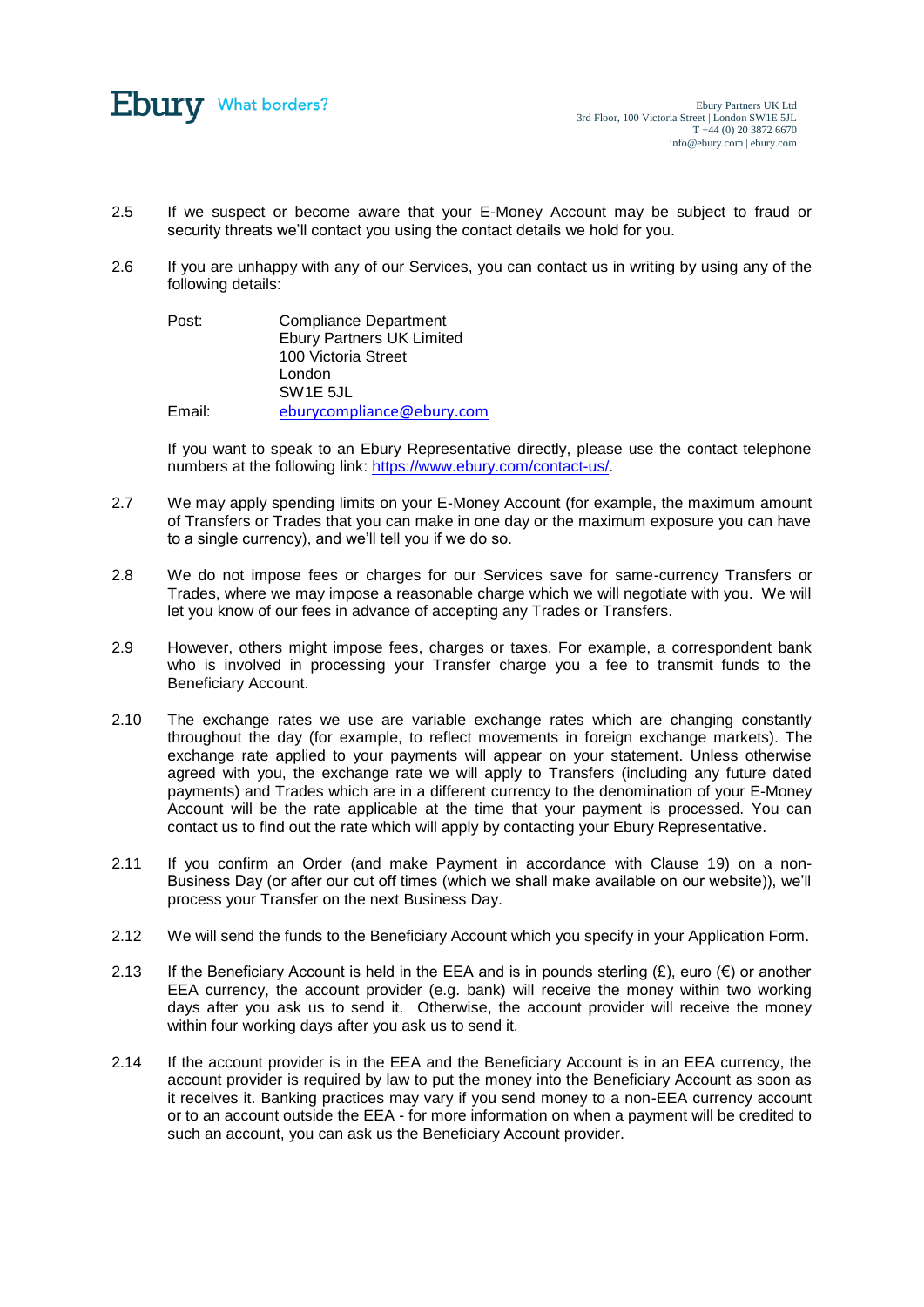

- 2.15 If a Transfer you asked us to make within the EEA does not arrive when it should have, you can ask us to contact the Beneficiary Account provider and ask them to treat it as if it was made on any time.
- 2.16 The Beneficiary's account provider may apply its own charges to the Transfer.
- 2.17 Unless we agree otherwise, we'll provide you with statements every month and free of charge, provided that there have been payment transactions on the account during the month.

## <span id="page-21-0"></span>**Part C**

## **3. MANDATORY CHANGES IN RELATION TO PART B (***E-MONEY ACCOUNT***) FOR MICRO-ENTERPRISES AND CHARITIES**

#### 3.1 **Improper execution**

- 3.1.1 If there is a defective or non-executed transaction to or from the E-Money Account, we will without undue delay refund the amount of a payment and any charges you have paid as a result subject to the other provisions of this Part C.
	- (a) We will not be liable if the error was caused by the sender's payment service provider (for a payment to the E-Money Account) or the recipient's payment service provider (for a payment from the E-Money Account), unless we are also that payment service provider.
	- (b) If a payment goes to the wrong person, or is delayed, because you gave us the wrong details, we will not be liable but will use reasonable efforts to try to recover the payment. We may charge reasonable costs for doing so.

# <span id="page-21-1"></span>3.2 **Unauthorised payments**

- 3.2.1 If there is a payment from the E-Money Account that you did not authorise, we will immediately refund the payment and any charges you have paid as a result subject to the other provisions of this Part C.
- 3.2.2 If we can show that you acted fraudulently, you will be liable for all payments from the E-Money Account that we could not stop.
- 3.2.3 If we can show you have been grossly negligent in keeping safe your E-Money Account log-in name and password or any device used by you to access our Services, you will be liable for payments from the E-Money Account but only if the payments are not in connection with a distance contract (as defined in regulation 62 PSRs) and only until you have informed us that any device or log-in details have been lost, stolen or could be misused.
- 3.2.4 You should without undue delay notify us (using the details at Clause [12.1\)](#page-10-0) if it becomes aware of the loss, theft or misuse of your Profile log-in details or any device which you use to access your Profile.
- 3.3 We will not provide a refund under paragraphs [3](#page-21-0) or [3.2](#page-21-1) if you fail to bring an unauthorised or incorrectly executed transaction to our attention without undue delay and in any case within thirteen (13) months of the date of the Transaction.